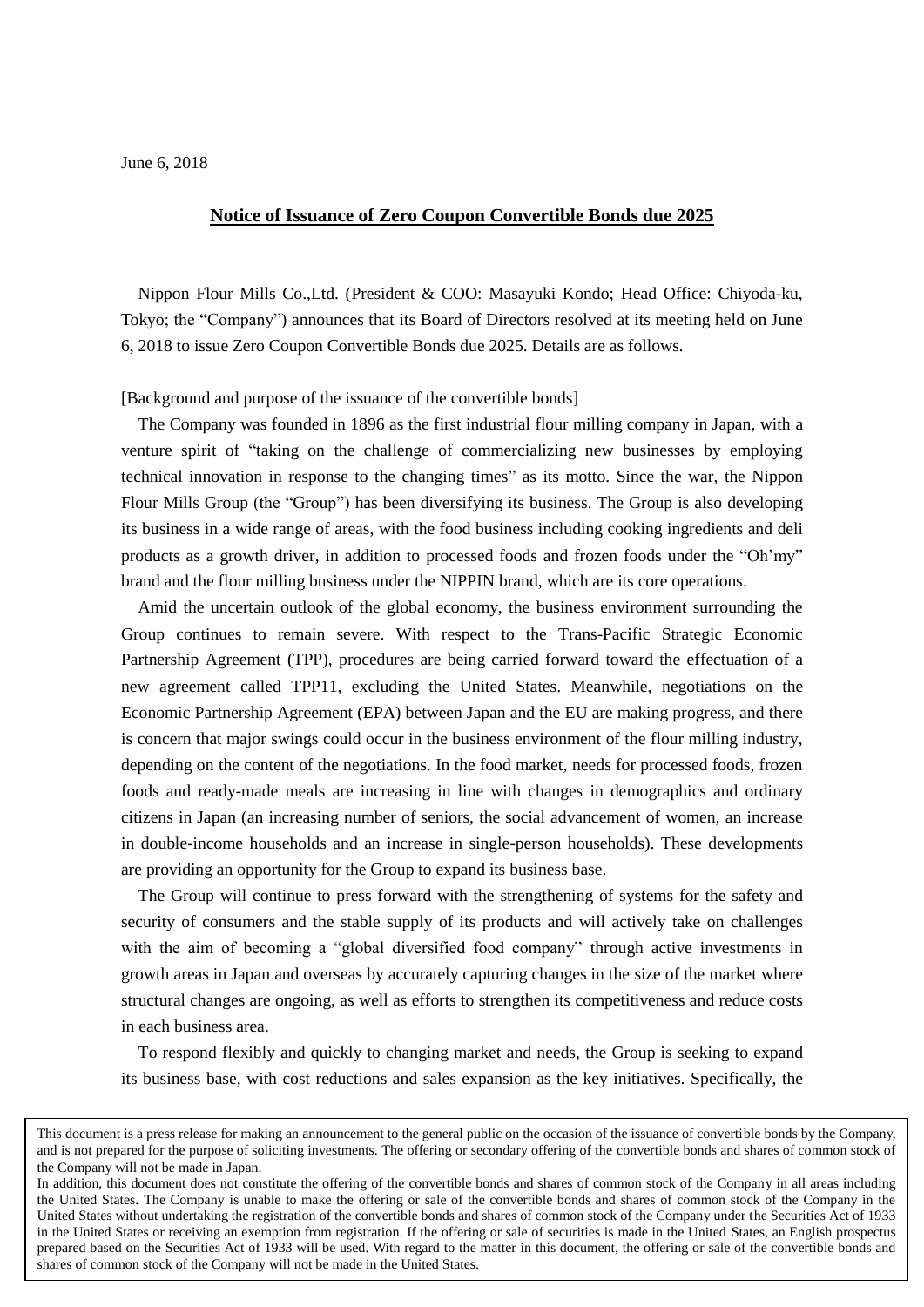Group is working to strengthen its management foundation by formulating the following five basic initiatives: (1) the promotion of low-cost operation in all business areas, (2) the promotion of Group total optimization management, (3) the rebuilding of the business structure and business portfolio, (4) response to changes such as those in the food market, wheat system reforms and the TPP and (5) the promotion of CSR management.

With respect to the low-cost operation strategy, we will focus on cost reductions while improving production efficiency through the consolidation of production into oceanfront plants, the expansion of silos and investments in automated production lines and robots for energy saving in the flour milling business, and make active investments for the purpose of expanding and rebuilding production bases in the ready-made meals business, which is expected to grow in the future. We will also work on enhancing corporate value in the medium to long term through initiatives such as advancement into new business areas, the expansion of overseas business, the development of high value-added products, the strengthening of brands, and the implementation of strategic business alliances and M&As.

On the vacant lot of the former head office building in Sendagaya, Shibuya-ku, Tokyo, we are proceeding with the development project "Shinjuku South Exit Project (Sendagaya 5-chome North District Type 1 Urban Redevelopment Project)" and will engage in the real estate business including leasing from August 2019, when the project will be completed.

To secure funds for further promoting the growth strategies above and acquiring our own shares, which will lead to the sustainable enhancement of the corporate value, we have recently resolved to issue the convertible bonds.

# [Use of proceeds]

We will use the proceeds of about 25 billion yen from the issuance of the convertible bonds as follows. We will use:

- (1) Approximately 6 billion yen by the end of March 2020 as capital investment funds to prepare for the future expansion of operations, rationalize production and update equipment in Japan and overseas,
- (2) Approximately 2 billion yen by the end of March 2019 as capital investment funds in the Group's Kobe Konan Mill for the purpose of increasing production capacity in the flour milling business and the food business,
- (3) Approximately 4 billion yen by the end of March 2020 as capital investment funds in the redevelopment project in the Shinjuku South Exit Project in Sendagaya 5-chome,
- (4) Approximately 6 billion yen by the end of March 2019 as capital investment funds to construct a new plant for the production of ready-to-eat noodles to be operated by a company within the Group for the purpose of increasing production capacity in the ready-made meals business, and

This document is a press release for making an announcement to the general public on the occasion of the issuance of convertible bonds by the Company, and is not prepared for the purpose of soliciting investments. The offering or secondary offering of the convertible bonds and shares of common stock of the Company will not be made in Japan.

In addition, this document does not constitute the offering of the convertible bonds and shares of common stock of the Company in all areas including the United States. The Company is unable to make the offering or sale of the convertible bonds and shares of common stock of the Company in the United States without undertaking the registration of the convertible bonds and shares of common stock of the Company under the Securities Act of 1933 in the United States or receiving an exemption from registration. If the offering or sale of securities is made in the United States, an English prospectus prepared based on the Securities Act of 1933 will be used. With regard to the matter in this document, the offering or sale of the convertible bonds and shares of common stock of the Company will not be made in the United States.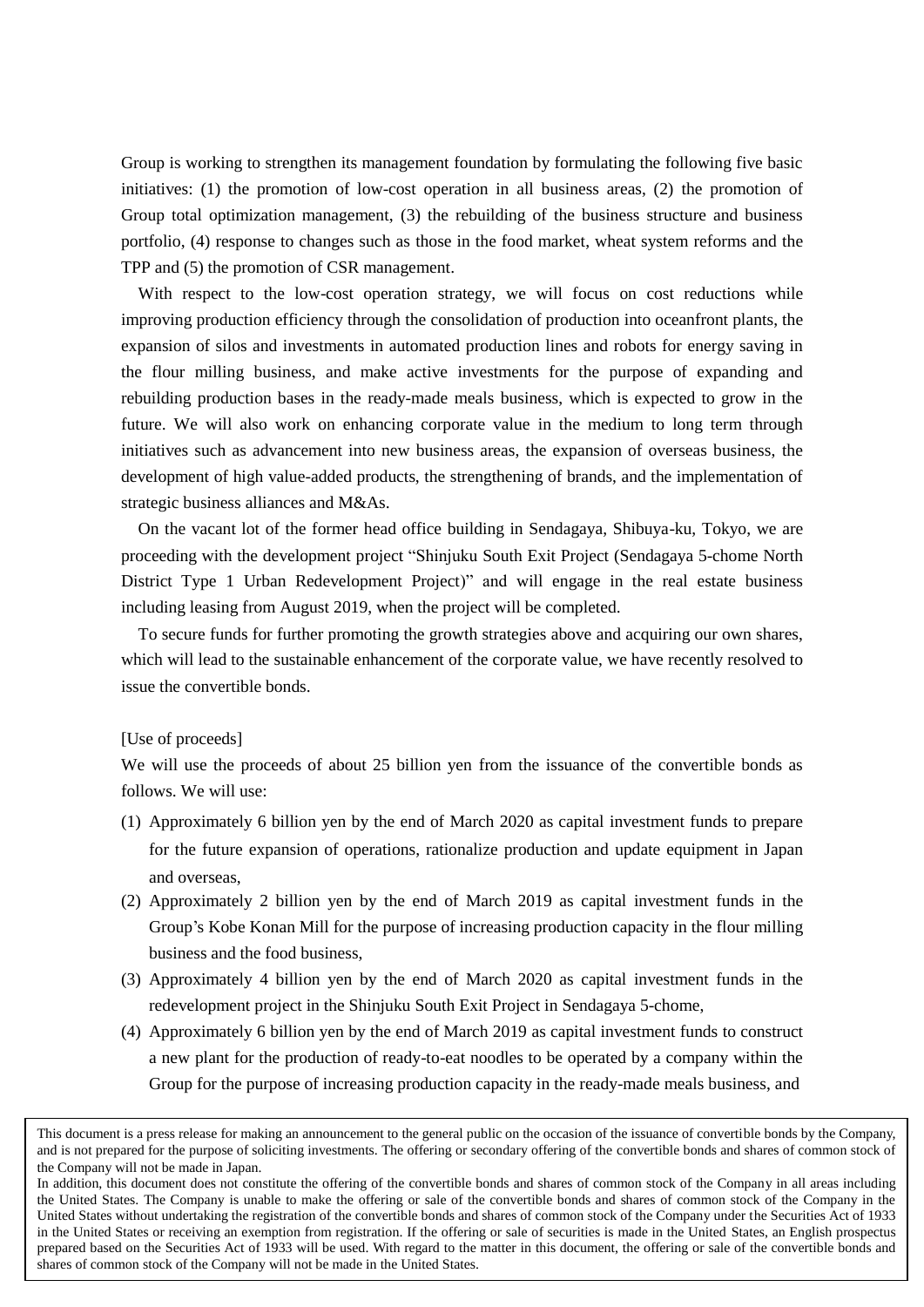(5) Approximately 7 billion yen by the end of March 2019 as funds for acquiring our own shares for the purpose of enhancing shareholder returns and improving capital efficiency.

With respect to the acquisition of our own shares, we have resolved to set an acquisition limit of our own shares with a limit of the total acquisition price of 7 billion yen and an acquisition period of June 7, 2018 to March 31, 2019 at the same time as the resolution to issue the convertible bonds.

If we acquire our own shares before the payment date of the convertible bonds, we will appropriate some of the proceeds from the issuance of the convertible bonds for the repayment of borrowings we have received to acquire our own shares. In addition, because we will acquire our own shares by taking the market environment, etc. into consideration, the total acquisition amount may not reach the amount stated in (5) above. In that case, we will appropriate some of the proceeds for working capital, including capital investment funds.

[Aims of the issuance of the convertible bonds and the acquisition of own shares]

The Company has decided to issue the convertible bonds with the following characteristics based on its judgment that the financing method with the intention of raising funds for growth that will contribute to future business expansion at low cost as possible and prevent dilution in consideration of the existing shareholders is optimal.

- (1) Because the convertible bonds will be issued with zero coupons and a payment amount is higher than the face value of the bonds, it is financing with a low interest rate cost and financing cost.
- (2) Because we will give consideration to the existing shareholders, the conversion price will be set at a higher level than the market value, and therefore the effect of preventing the dilution of earnings per share after issuance is expected.
- (3) Because the clause for contingent conversion is attached to the convertible bonds, which will reduce the possibility of conversion to common shares, the convertible bonds are designed to have a high debt nature in consideration to the existing shareholders.
- (4) Due to the acquisition of own shares that will be funded with the proceeds from the issuance of the convertible bonds, a rise in capital efficiency such as return on equity (ROE) and earnings per share (EPS) is initially expected.

In addition, as stated in the Company's press releases published on June 6, 2018, namely the "Notice of Decision of Matters Relating to the Acquisition of Own Shares" and the "Notice of Acquisition of Own Shares Through Off-Hour Trading (ToSTNeT-3)," the Company has not only resolved to set an acquisition limit of its own shares with a limit of the total acquisition price of 7

This document is a press release for making an announcement to the general public on the occasion of the issuance of convertible bonds by the Company, and is not prepared for the purpose of soliciting investments. The offering or secondary offering of the convertible bonds and shares of common stock of the Company will not be made in Japan.

In addition, this document does not constitute the offering of the convertible bonds and shares of common stock of the Company in all areas including the United States. The Company is unable to make the offering or sale of the convertible bonds and shares of common stock of the Company in the United States without undertaking the registration of the convertible bonds and shares of common stock of the Company under the Securities Act of 1933 in the United States or receiving an exemption from registration. If the offering or sale of securities is made in the United States, an English prospectus prepared based on the Securities Act of 1933 will be used. With regard to the matter in this document, the offering or sale of the convertible bonds and shares of common stock of the Company will not be made in the United States.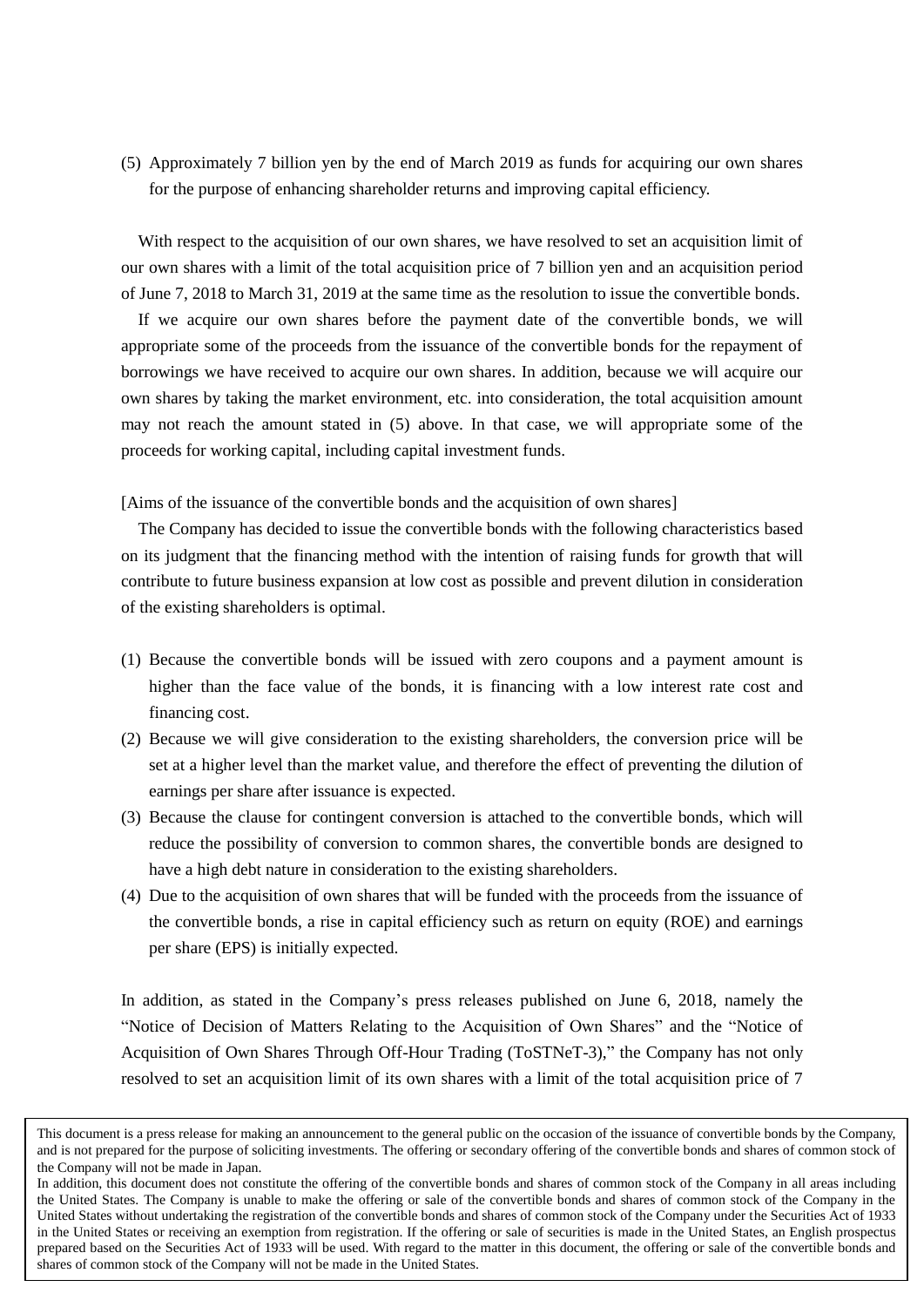billion yen at the same time as the resolution to issue the convertible bonds, but has also decided to acquire its own shares on June 7, 2018 through the pre-announced acquisition of its own shares through Off-Hour Trading (ToSTNeT-3) that will set the total number of shares to be acquired at a level that is equivalent to the limit of the total acquisition price above. We think that we will be able to acquire our own shares promptly and improve the terms of issue by alleviating the short-term impact of the issuance of the convertible bonds on the supply and demand for the Company's shares as a result of combining the issuance of the convertible bonds and the acquisition of our own shares above. If the number of shares we have acquired through the acquisition of our own shares is short of the number of shares that we plan to acquire, we will continue to consider acquiring our own shares, taking into account the market conditions and various rules, even after June 7, 2018.

# Conceptual diagram of this scheme (the issuance of convertible bonds (CB) and the acquisition of own shares)



### [Clause for Contingent Conversion]

The clause for contingent conversion is a clause that will prevent investors from exercising their share acquisition rights unless the share price exceeds a certain level of the conversion price for a certain period. In the convertible bonds, in principle, investors can exercise their share acquisition rights in the next quarter only if the closing price of the Company's common shares exceeds 130% of the conversion price on the last trading day of the relevant quarter for the last 20 trading days in

This document is a press release for making an announcement to the general public on the occasion of the issuance of convertible bonds by the Company, and is not prepared for the purpose of soliciting investments. The offering or secondary offering of the convertible bonds and shares of common stock of the Company will not be made in Japan.

In addition, this document does not constitute the offering of the convertible bonds and shares of common stock of the Company in all areas including the United States. The Company is unable to make the offering or sale of the convertible bonds and shares of common stock of the Company in the United States without undertaking the registration of the convertible bonds and shares of common stock of the Company under the Securities Act of 1933 in the United States or receiving an exemption from registration. If the offering or sale of securities is made in the United States, an English prospectus prepared based on the Securities Act of 1933 will be used. With regard to the matter in this document, the offering or sale of the convertible bonds and shares of common stock of the Company will not be made in the United States.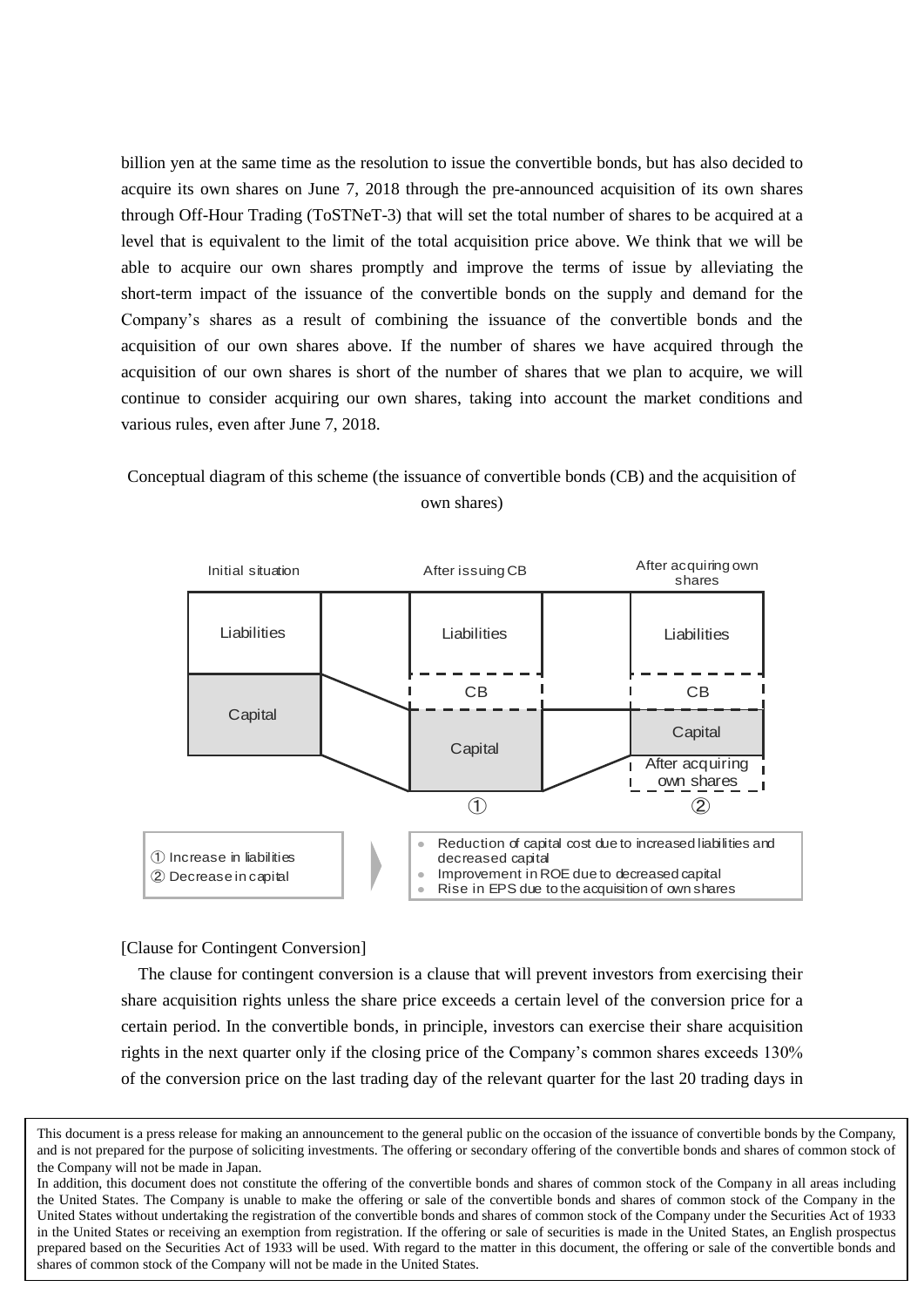a row in each quarter. From March 21, 2025 to June 6, 2025, however, the investors can exercise their share acquisition rights at any time.

This document is a press release for making an announcement to the general public on the occasion of the issuance of convertible bonds by the Company, and is not prepared for the purpose of soliciting investments. The offering or secondary offering of the convertible bonds and shares of common stock of the Company will not be made in Japan.

In addition, this document does not constitute the offering of the convertible bonds and shares of common stock of the Company in all areas including the United States. The Company is unable to make the offering or sale of the convertible bonds and shares of common stock of the Company in the United States without undertaking the registration of the convertible bonds and shares of common stock of the Company under the Securities Act of 1933 in the United States or receiving an exemption from registration. If the offering or sale of securities is made in the United States, an English prospectus prepared based on the Securities Act of 1933 will be used. With regard to the matter in this document, the offering or sale of the convertible bonds and shares of common stock of the Company will not be made in the United States.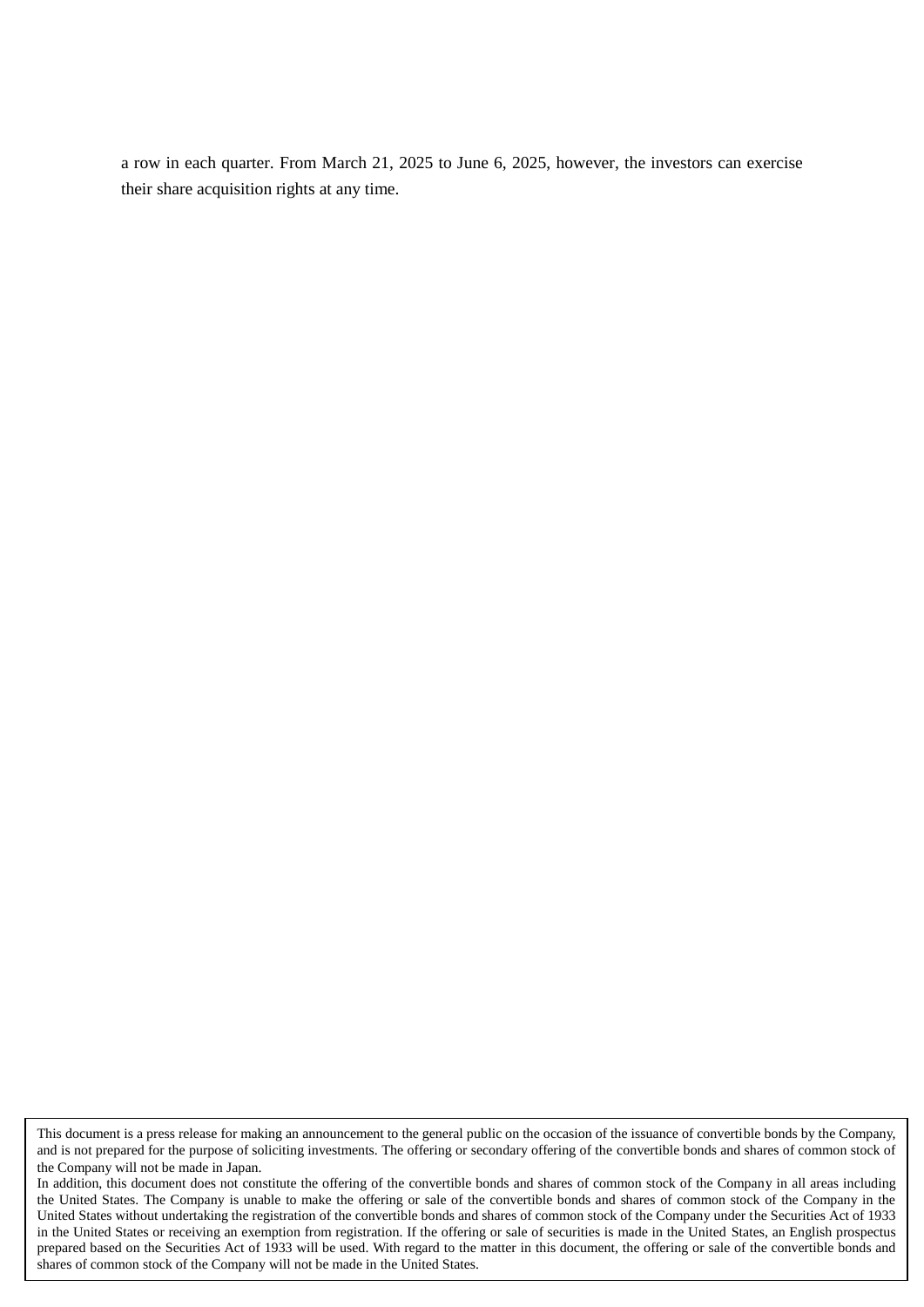1. Name of bonds

The bonds are named Nippon Flour Mills Co.,Ltd. Zero Coupon Convertible Bonds due 2025 (hereinafter "Convertible Bonds," of which only the bonds are named "Bonds" while only the share acquisition rights are named "Share Acquisition Rights").

2. Amount of payment for bonds

100.5% of the face value of the Bonds (the face value of each Bond is 10 million yen) 3. Money to be paid in exchange for share acquisition rights

The payment of money in exchange for the Share Acquisition Rights is not necessary.

4. Payment date and date of issuance of bonds

June 22, 2018 (London time; hereinafter the same unless otherwise indicated.)

- 5. Matters related to offering
- (1) Method of offering

Offering in overseas markets (excluding the United States) centered on Europe and Asia on the basis of joint purchase and subscription in the total amount by the managers (hereinafter "Managers") with Nomura International plc being the sole bookrunner and joint lead manager and Daiwa Capital Markets Europe Limited and SMBC Nikko Capital Markets Limited being joint lead managers. However, an application for purchase shall be made by 8:00 a.m. on the day following the date of the conclusion of the subscription agreement (Japan time).

(2) Offer price of convertible bonds

103.0% of the face value of the Bonds

- 6. Matters related to share acquisition rights
- (1) Class, details and number of shares subject to share acquisition rights
	- (A) Class and details

Commons shares of the Company (share unit number: 100 shares)

(B) Number

The number of the Company's common shares that the Company will deliver due to the exercise of the Share Acquisition Rights shall be a number that is obtained by dividing the total amount of the face values of the Bonds subject to the request for exercise by the conversion price stated in (4) below. However, fractional shares of less than one share that arise from the exercise will be rounded off and will not be reconciled by cash.

(2) Total number of share acquisition rights to be issued

The sum of 2,500 rights and the number of rights that is obtained by dividing the total amount of the face values of the Bonds relating to alternative bonds with share acquisition rights (meaning bonds with share acquisition rights that will be issued after obtaining appropriate certification and compensation in the case of the loss, theft or destruction of the Convertible Bonds (to be defined in 7 (7) below); the same applies below) by 10 million yen.

This document is a press release for making an announcement to the general public on the occasion of the issuance of convertible bonds by the Company, and is not prepared for the purpose of soliciting investments. The offering or secondary offering of the convertible bonds and shares of common stock of the Company will not be made in Japan.

In addition, this document does not constitute the offering of the convertible bonds and shares of common stock of the Company in all areas including the United States. The Company is unable to make the offering or sale of the convertible bonds and shares of common stock of the Company in the United States without undertaking the registration of the convertible bonds and shares of common stock of the Company under the Securities Act of 1933 in the United States or receiving an exemption from registration. If the offering or sale of securities is made in the United States, an English prospectus prepared based on the Securities Act of 1933 will be used. With regard to the matter in this document, the offering or sale of the convertible bonds and shares of common stock of the Company will not be made in the United States.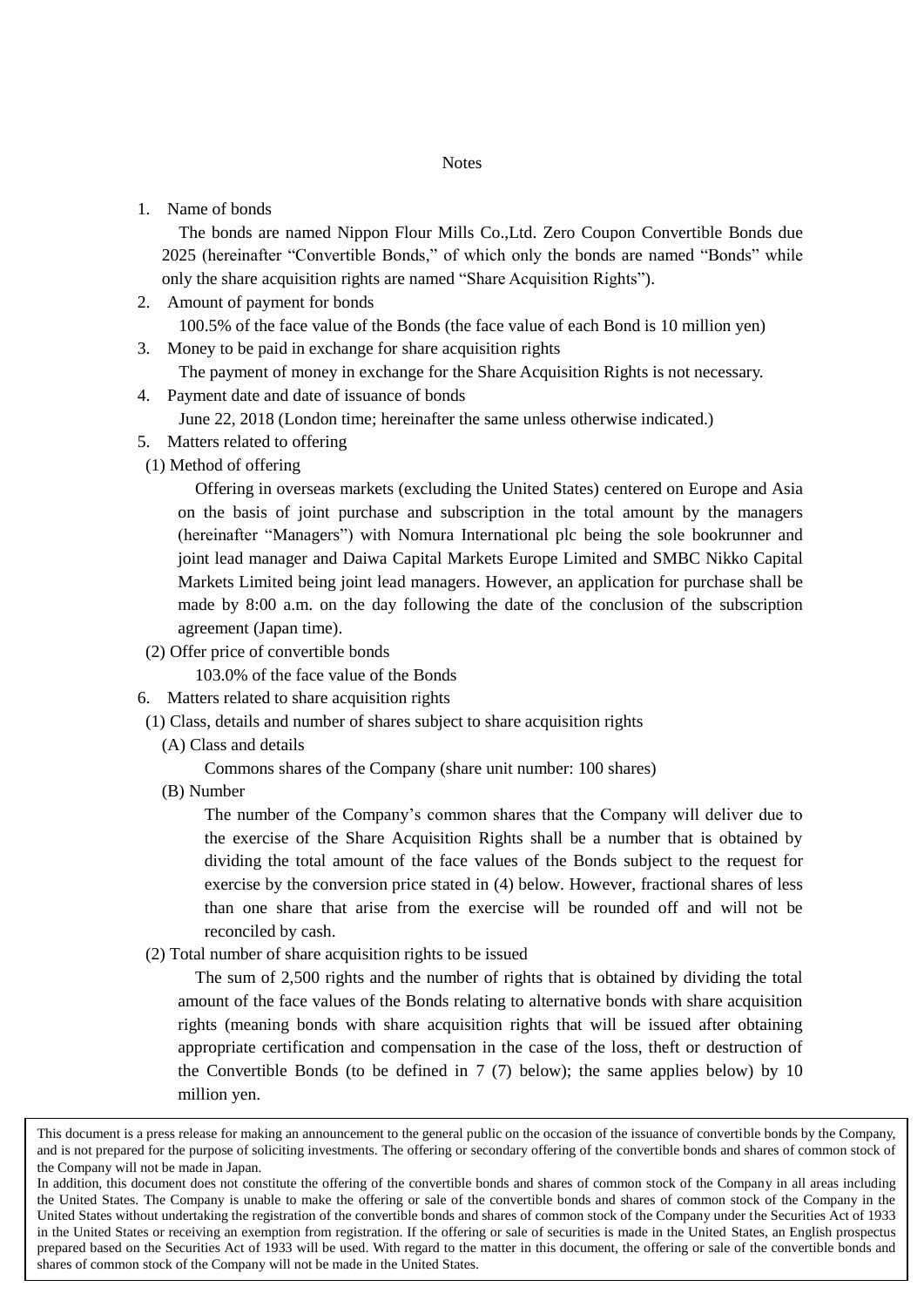(3) Date of allotment of share acquisition rights

June 22, 2018

(4) Details and value of properties to be contributed upon the exercise of share acquisition rights

- (A) Upon the exercise of each Share Acquisition Right, the Bonds relating to the Share Acquisition Rights shall be contributed, and the value of the Bonds shall be the same as their face value.
- (B) The conversion price is initially determined by the President & COO of the Company based on the power authorized by the Board of Directors, taking into account demand from investors and other market conditions. However, the initial conversion price shall not fall below an amount that is obtained by multiplying the closing price of the Company's common shares (to be defined below) on the date of the conclusion of the subscription agreement between the Company and the managers stated in 5 (1) above in relation to the Convertible Bonds by 1.0.

The "closing price" of the Company's common shares on a certain date means the closing price of the Company's common shares on that day in the regular transactions of Tokyo Stock Exchange, Inc.

(C) The conversion price shall be reconciled based on the calculation formula below if the Company issues its common shares at a payment amount that is less than the market value of the common shares or disposes of the common shares held by the Company after issuing the Convertible Bonds. The "number of shares already issued" in the calculation formula below means the total number of the Company's common shares issued and outstanding (excluding those held by the Company).

Conversion price after reconciliation =

| Conversion price before reconciliation $\times$ | issued                         | disposed of                      | Market value<br>Number of shares already issued $+$ Number of shares |
|-------------------------------------------------|--------------------------------|----------------------------------|----------------------------------------------------------------------|
|                                                 | Number of<br>shares<br>already | Number of<br>shares<br>issued or | Amount of<br>payment per<br>$\times$<br>share                        |

issued or disposed of

In addition, the conversion price shall also be reconciled as necessary in the following cases: if the Company's common shares are split or consolidated, if share acquisition rights are issued by which the delivery of the Company's common shares at a price below their market price can be requested (including those attached to bonds with share acquisition rights), or if any other specific reason has arisen.

(5) Common stock and capital surplus that will increase if shares are issued due to the exercise of share acquisition rights

The amount of common stock that will increase if shares are issued due to the exercise

This document is a press release for making an announcement to the general public on the occasion of the issuance of convertible bonds by the Company, and is not prepared for the purpose of soliciting investments. The offering or secondary offering of the convertible bonds and shares of common stock of the Company will not be made in Japan.

In addition, this document does not constitute the offering of the convertible bonds and shares of common stock of the Company in all areas including the United States. The Company is unable to make the offering or sale of the convertible bonds and shares of common stock of the Company in the United States without undertaking the registration of the convertible bonds and shares of common stock of the Company under the Securities Act of 1933 in the United States or receiving an exemption from registration. If the offering or sale of securities is made in the United States, an English prospectus prepared based on the Securities Act of 1933 will be used. With regard to the matter in this document, the offering or sale of the convertible bonds and shares of common stock of the Company will not be made in the United States.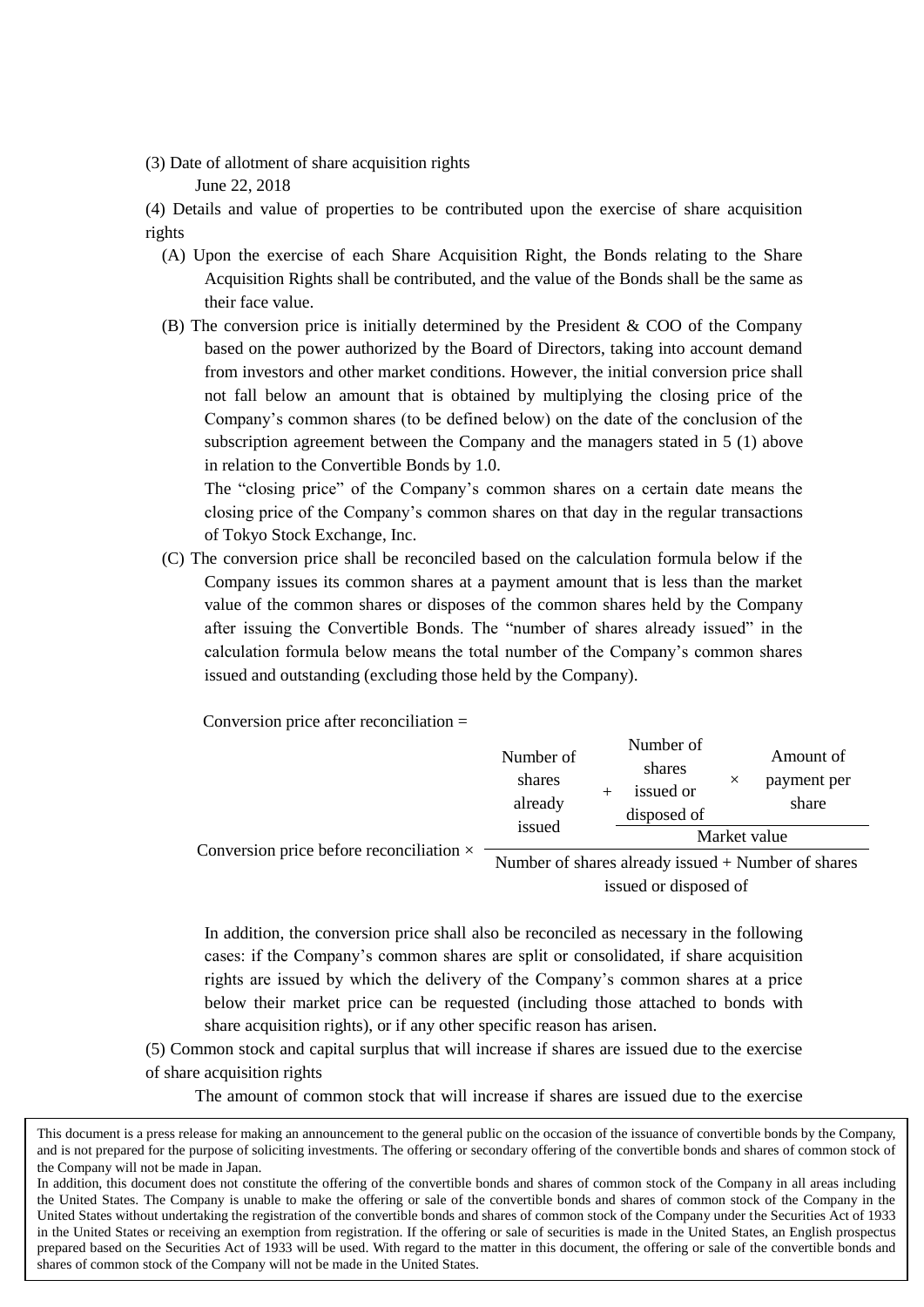of the Share Acquisition Rights shall be an amount that is obtained by multiplying the maximum amount of the increase in common stock calculated in accordance with the provisions in Article 17 of the Rules of Corporate Accounting by 0.5, and if a fraction of less than 1 yen arises as a result of the calculation, the fraction shall be rounded up. The amount of capital surplus that will increase shall be an amount that is obtained by deducting the amount of common stock that will increase from the maximum amount of the increase in common stock.

#### (6) Period in which share acquisition rights can be exercised

The period in which the Share Acquisition Rights can be exercised shall be from July 6, 2018 to June 6, 2025 (local time in the location where the request for exercise is accepted). However, the period shall be  $\mathbb D$  until the day that is three business days before the redemption date in Tokyo in the case of the early redemption of the Bonds stated in 7(4) (A) through (E) below (however, excluding the Share Acquisition Rights relating to the Bonds that are selected not to undergo the early redemption in  $7(4)$  (B) below),  $\mathcal{D}$  until the time when the Bonds are retired if the Bonds are purchased and cancelled as stated in 7(5) below or ③ until the time of the forfeiture of the benefit of time if the benefit of time of the Bonds is forfeited as stated in 7(6) below. In any of the cases above, the Share Acquisition Rights cannot be exercised after June 6, 2025 (local time of the location where the request for exercise is accepted).

Notwithstanding the foregoing, if the Company makes a rational decision that it is necessary to conduct an organizational restructure, etc. of the Company (to be defined in 7(4) (C) below), the Share Acquisition Rights cannot be exercised during the period of less than 30 days designated by the Company that will end within 14 days from the day following the effective date of the organizational restructure, etc.

In addition, if the day when the Share Acquisition Rights will become effective (or if such a day is not a business day in Tokyo, the following business day in Tokyo) is the record date set by the Company or if that day is in a period between the day that is two business days in Tokyo before some other day set to determine the shareholders in relation to Article 151, Paragraph 1 of the Act on Book-Entry Transfer of Company Bonds, Shares, Etc. of Japan (hereinafter collectively referred to as the "Shareholder Determination Date") (or if the Shareholder Determination Date is not a business day in Tokyo, the day that is three business days in Tokyo before the Shareholder Determination Date) and the Shareholder Determination Date (or if the Shareholder Determination Date is not a business day in Tokyo, the following business day in Tokyo), the Share Acquisition Rights cannot be exercised. However, if a law, a regulation or a custom related to the delivery of shares relating to the exercise of share acquisition rights through the transfer system based on the Act on Book-Entry Transfer of Company Bonds, Shares, Etc. of Japan is changed, the Company can undertake revisions to restrictions on the period in which the Share Acquisition Rights can be exercised as stipulated in this paragraph in order to reflect the said change.

(7) Other conditions for exercising share acquisition rights

This document is a press release for making an announcement to the general public on the occasion of the issuance of convertible bonds by the Company, and is not prepared for the purpose of soliciting investments. The offering or secondary offering of the convertible bonds and shares of common stock of the Company will not be made in Japan.

In addition, this document does not constitute the offering of the convertible bonds and shares of common stock of the Company in all areas including the United States. The Company is unable to make the offering or sale of the convertible bonds and shares of common stock of the Company in the United States without undertaking the registration of the convertible bonds and shares of common stock of the Company under the Securities Act of 1933 in the United States or receiving an exemption from registration. If the offering or sale of securities is made in the United States, an English prospectus prepared based on the Securities Act of 1933 will be used. With regard to the matter in this document, the offering or sale of the convertible bonds and shares of common stock of the Company will not be made in the United States.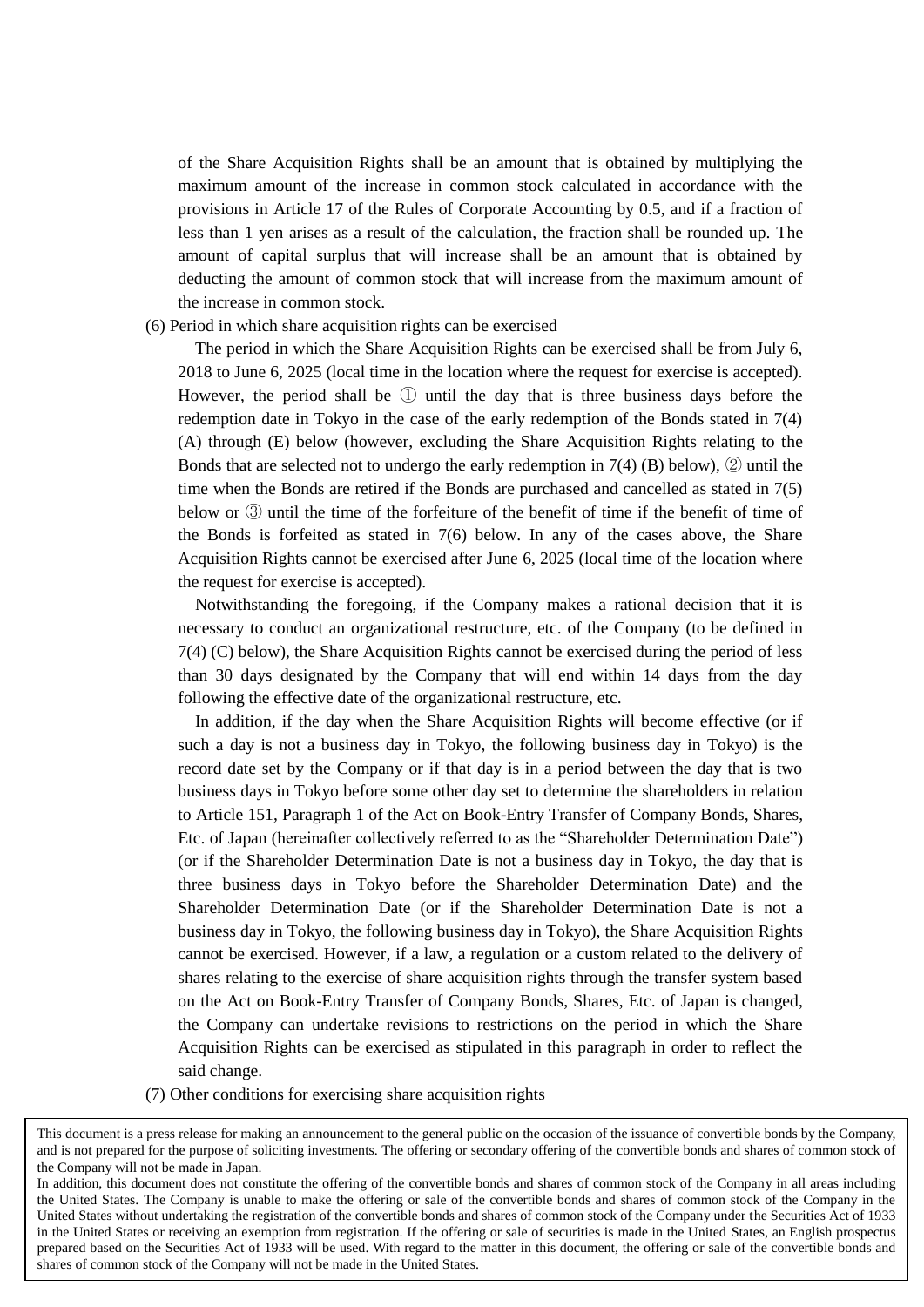- (A) Each Share Acquisition Right cannot be exercised partially.
- (B) Until March 20, 2025 (including this day), the holders of the Convertible Bonds can exercise the Share Acquisition Rights during the period from the first day to the last day of the next quarter (however, March 20, 2025 in the quarter that will begin on January 1, 2025) only if the closing price of the Company's common shares exceeds 130% of the conversion price that is applicable on the last trading day for 20 consecutive trading days that will end on the last trading day in a certain quarter (to be defined below). However, the conditions for exercising the Share Acquisition Rights stated in this paragraph (B) shall not apply to the periods in  $\mathbb{D}$ ,  $\mathbb{D}$  and  $\mathbb{D}$  below.
	- ① (i) The period when the long-term issuer rating of the Company given by Japan Credit Rating Agency, Ltd. or its successor rating agency (hereinafter "JCR") is BBB+ or lower, (ii) the period when the long-term issuer rating of the Company is not given by JCR or (iii) the period when the long-term issuer rating of the Company by JCR is suspended or cancelled.
	- ② The period after the day when the Company gives notice of the early redemption of the Bonds stated in 7(4) (A) through (E) below (however, excluding the Share Acquisition Rights relating to the Bonds that were selected not to undergo the early redemption in 7(4) (B) below).
	- ③ Unless the Company prohibits the exercise of the Share Acquisition Rights as stated in (6) above when the Company conducts an organizational restructure, etc., the period from the day when the Company gives notice of the organizational restructure, etc. to the holders of the Convertible Bonds according to the terms and conditions of the Convertible Bonds until the effective date of the organizational restructure, etc.

The "trading day" means a day when Tokyo Stock Exchange, Inc. operates, and does not include a day when the closing price of the Company's common shares is not published.

(8) Delivery of share acquisition rights by a successor company, etc. in the case that the Company conducts an organizational restructure, etc.

(A) If an organizational restructure, etc. has occurred, the Company shall have a successor company, etc. (to be defined below) succeed its position as the major debtor of the Convertible Bonds according to the terms and conditions of the Convertible Bonds and make its best efforts to have the successor company, etc. deliver new share acquisition rights as an alternative to the Share Acquisition Rights. However, the preconditions for such succession and delivery shall be that (i) the succession and delivery are viable from the perspective of the applicable laws at that time, that (ii) a mechanism to that end has already been built or can be built and that (iii) it is possible for the Company or the successor company, etc. to execute the succession and delivery without bearing unreasonable expenses (including taxes) for the organizational restructure, etc. as a whole (this is judged by the Company). In such a case, the Company shall make its best efforts to ensure that the successor company, etc. is a listed company in Japan on

This document is a press release for making an announcement to the general public on the occasion of the issuance of convertible bonds by the Company, and is not prepared for the purpose of soliciting investments. The offering or secondary offering of the convertible bonds and shares of common stock of the Company will not be made in Japan.

In addition, this document does not constitute the offering of the convertible bonds and shares of common stock of the Company in all areas including the United States. The Company is unable to make the offering or sale of the convertible bonds and shares of common stock of the Company in the United States without undertaking the registration of the convertible bonds and shares of common stock of the Company under the Securities Act of 1933 in the United States or receiving an exemption from registration. If the offering or sale of securities is made in the United States, an English prospectus prepared based on the Securities Act of 1933 will be used. With regard to the matter in this document, the offering or sale of the convertible bonds and shares of common stock of the Company will not be made in the United States.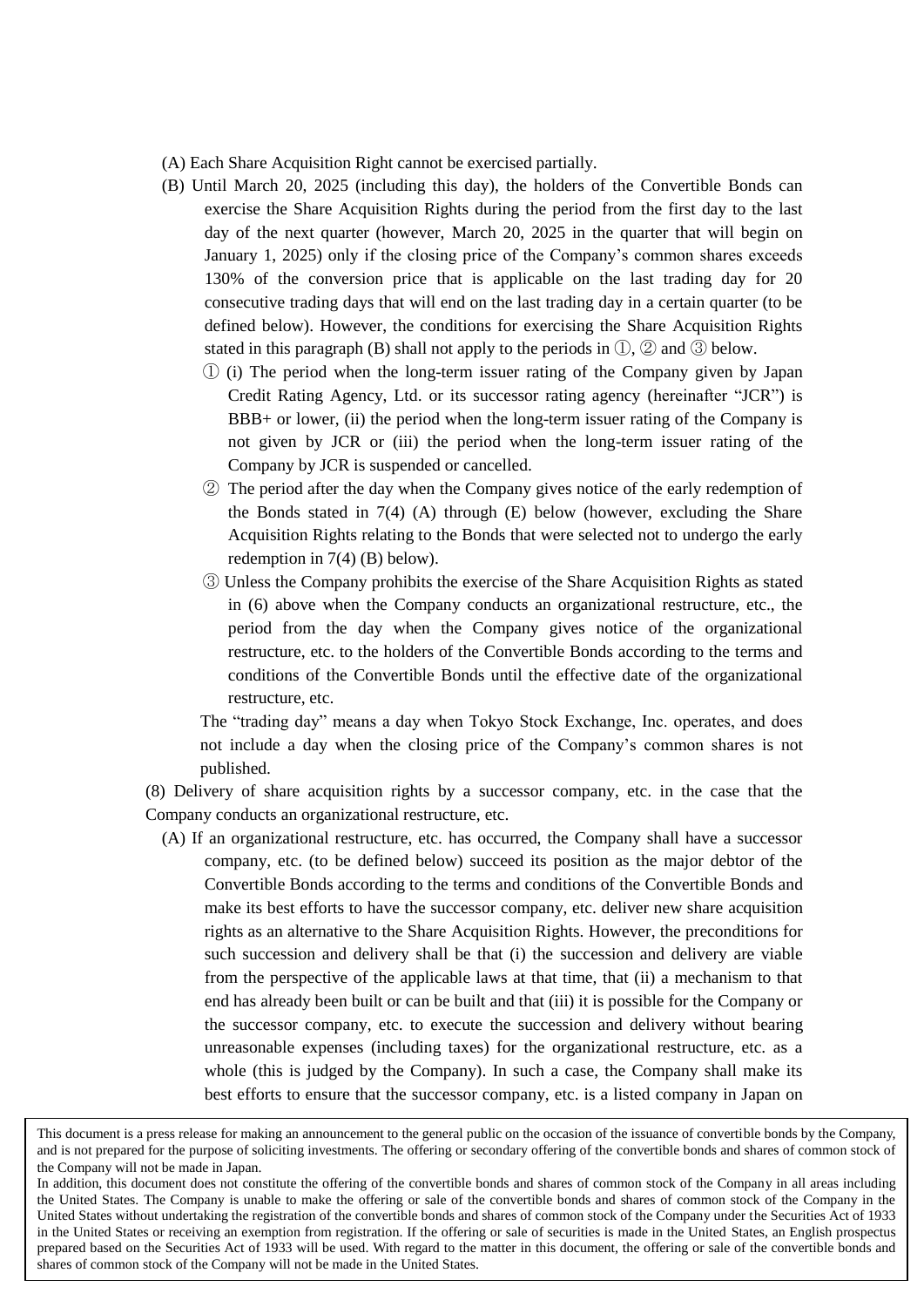the effective date of the organizational restructure, etc. The Company's obligation to make the efforts stated in this paragraph (A) shall not apply if the Company delivers the certification stated in  $7(4)$  (C) (b) below to a trustee company of the Convertible Bonds (hereinafter "Trustee Company").

The "successor company, etc." means the other party in an organizational restructure, etc. and a company that will undertake the obligation of the Company relating to the Convertible Bonds and/or the Share Acquisition Rights.

- (B) The details of the share acquisition rights of the successor company, etc. to be delivered according to the provisions of (A) above are as follows.
	- ① Number of share acquisition rights

The same number as the number of the Share Acquisition Rights relating to the Convertible Bonds that remain immediately before the effective date of the organizational restructure, etc.

② Class of shares subject to share acquisition rights

Common shares of the successor company, etc.

③ Number of shares subject to share acquisition rights

The number of common shares of the successor company, etc. to be delivered due to the exercise of the share acquisition rights of the successor company, etc. shall be determined by reference to the terms and conditions of the Convertible Bonds, taking into account the conditions of the organizational restructure, etc. and shall abide by (i) or (ii) below. The conversion price will be subject to a similar reconciliation to that in (4) (C) above.

- (i) In the case of a merger, a share exchange or a share transfer, the conversion price shall be set so that the holders of the Company's common shares can receive the same number of common shares of the successor company, etc. as the number of the Company's common shares they would be able to receive if they exercised the Share Acquisition Rights immediately before the effective date of the organizational restructure, etc. when they exercise the share acquisition rights of the successor company, etc. immediately after the effective date of the organizational restructure, etc. When securities other than the common shares of the successor company, etc. or other properties are delivered on the occasion of the organizational restructure, etc., the same number of common shares of the successor company, etc. as the number that is obtained by dividing the value of the securities or the properties by the market value of the common shares of the successor company, etc. can also be received.
- (ii) In the case of an organizational restructure, etc. other than the above, the conversion price shall be set so that the holders of the Convertible Bonds can receive the same economic benefits as those they would be able to receive if they exercised the Share Acquisition Rights immediately before the effective date of

This document is a press release for making an announcement to the general public on the occasion of the issuance of convertible bonds by the Company, and is not prepared for the purpose of soliciting investments. The offering or secondary offering of the convertible bonds and shares of common stock of the Company will not be made in Japan.

In addition, this document does not constitute the offering of the convertible bonds and shares of common stock of the Company in all areas including the United States. The Company is unable to make the offering or sale of the convertible bonds and shares of common stock of the Company in the United States without undertaking the registration of the convertible bonds and shares of common stock of the Company under the Securities Act of 1933 in the United States or receiving an exemption from registration. If the offering or sale of securities is made in the United States, an English prospectus prepared based on the Securities Act of 1933 will be used. With regard to the matter in this document, the offering or sale of the convertible bonds and shares of common stock of the Company will not be made in the United States.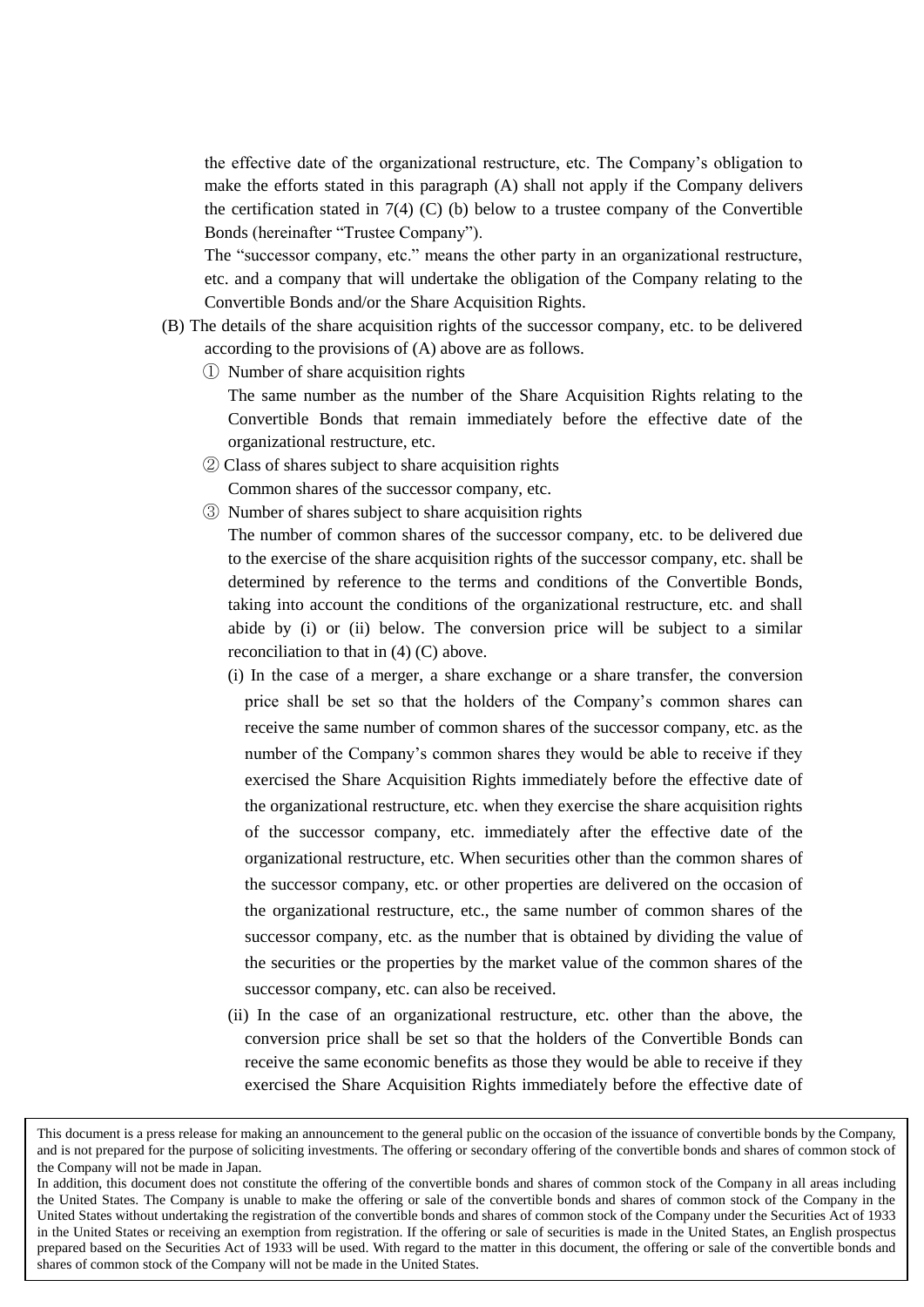the organizational restructure, etc. when they exercise the share acquisition rights of the successor company, etc. immediately after the effective date of the organizational restructure, etc.

④ Details and value of properties to be contributed upon the exercise of share acquisition rights

Upon the exercise of the share acquisition rights of the successor company, etc., the Bonds that were succeeded shall be contributed, and the value of the Bonds shall be the same as the face value of the succeeded Bonds.

- ⑤ Period when share acquisition rights can be exercised From the effective date of the organizational restructure, etc. (possibly a date within 14 days after that) to the last day of the exercise period of the Share Acquisition Rights set in (6) above.
- ⑥ Other conditions for exercising share acquisition rights Each share acquisition right of the successor company, etc. cannot be exercised partially. In addition, the exercise of the share acquisition rights of the successor company, etc. are subject to the same restrictions as those in (7) (B) above.
- ⑦ Common stock and capital surplus that will increase if shares are issued due to the exercise of share acquisition rights

The amount of common stock that will increase if shares are issued due to the exercise of the share acquisition rights of the successor company, etc. shall be an amount that is obtained by multiplying the maximum amount of the increase in common stock calculated in accordance with the provisions in Article 17 of the Rules of Corporate Accounting by 0.5, and if a fraction of less than 1 yen arises as a result of the calculation, the fraction shall be rounded up. The amount of capital surplus that will increase shall be an amount that is obtained by deducting the amount of common stock that will increase from the maximum amount of increase in common stock.

⑧ In the case that an organizational restructure, etc. has occurred

The same treatment as the Convertible Bonds shall apply to the case in which an organizational restructure, etc. has occurred in the successor company, etc.

⑨ Other

Fractional shares of less than one share that will arise from the exercise of the share acquisition rights of the successor company, etc. shall be rounded off and will not be reconciled by cash. The share acquisition rights of the successor company, etc. cannot be transferred by separating them from the succeeded Bonds.

- (C) If the Company has the successor company, etc. undertake or succeed its obligations under the trust deed relating to the Bonds and the Convertible Bonds (hereinafter "Trust Deed") in accordance with the provisions in (A) above, the Company will provide a guarantee in a certain case that is stipulated in the terms and conditions of the Convertible Bonds and abide by the terms and conditions of the Convertible Bonds.
- (9) Reason for not requiring the payment of money in exchange for share acquisition rights

This document is a press release for making an announcement to the general public on the occasion of the issuance of convertible bonds by the Company, and is not prepared for the purpose of soliciting investments. The offering or secondary offering of the convertible bonds and shares of common stock of the Company will not be made in Japan.

In addition, this document does not constitute the offering of the convertible bonds and shares of common stock of the Company in all areas including the United States. The Company is unable to make the offering or sale of the convertible bonds and shares of common stock of the Company in the United States without undertaking the registration of the convertible bonds and shares of common stock of the Company under the Securities Act of 1933 in the United States or receiving an exemption from registration. If the offering or sale of securities is made in the United States, an English prospectus prepared based on the Securities Act of 1933 will be used. With regard to the matter in this document, the offering or sale of the convertible bonds and shares of common stock of the Company will not be made in the United States.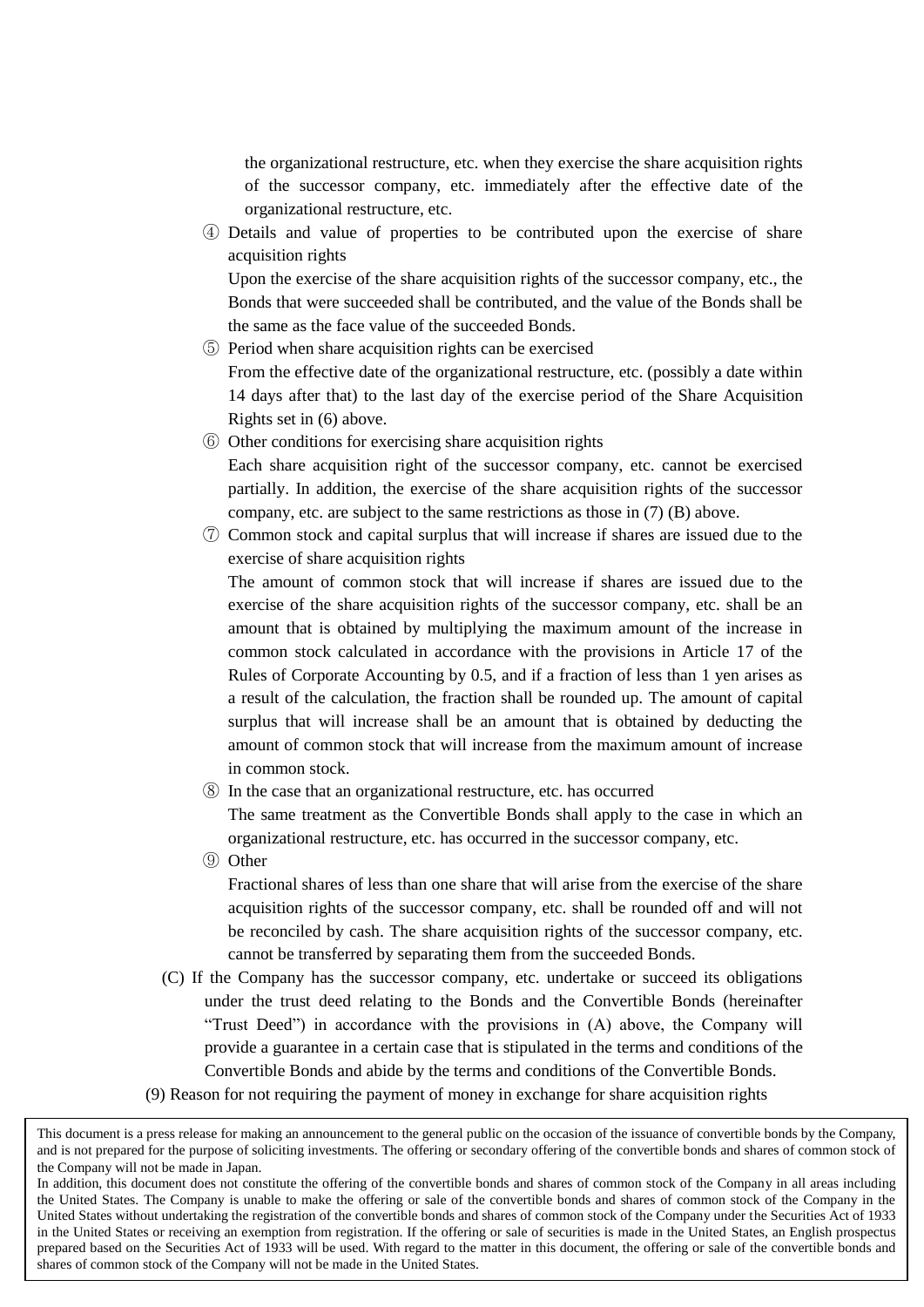Given that the Share Acquisition Rights are attached to the convertible bonds and cannot be separated from the Bonds and that the Bonds and the Share Acquisition Rights are closely mutually related because the Bonds relating to the Share Acquisition Rights will be contributed upon the exercise of the Share Acquisition Rights, and taking into consideration the economic value the Company will gain based on the value of the Share Acquisition Rights and other terms of issue such as the interest rate of the Bonds and the amount of payment, the Company has decided not to require the payment of money in exchange for the Share Acquisition Rights.

- 7. Matters related to bonds
- (1) Total amount of bonds

The sum of 25 billion yen and the total amount of the face values of the Bonds relating to the alternative bonds with share acquisition rights

(2) Interest rate of bonds

The Bonds are not subject to interest.

(3) Redemption at maturity

The Bonds will be redeemed at 100% of their face value on June 20, 2025 (date of redemption).

- (4) Early redemption of bonds
	- (A) Early redemption due to the cleanup call provision

If the total amount of the face values of the remaining Bonds falls below 10% of the total amount of the face values of the Bonds at the time of issuance at any point in time before giving notice of early redemption as referred to in this paragraph (A), the Company can redeem all the remaining Bonds (partial redemption is not possible) at a price that is 100% of their face value after giving advance notice of not less than 30 days and not more than 60 days to the Trustee Company, the principal agent for payment and receipt of requests for exercising share acquisition rights and the holders of the Convertible Bonds.

(B) Early redemption due to changes in the tax system

If the Company ensures that the Trustee Company understands that the Company will be obligated to pay the additional amount stated in (11) (A) below due to changes in the tax system in Japan, etc. and that the Company will be unable to avoid the obligation to pay such an additional amount even if the Company takes reasonable measures, the Company can redeem all the remaining Bonds (partial redemption is not possible) at a price that is 100% of their face value after giving advance notice of not less than 30 days and not more than 60 days to the Trustee Company, the principal agent for payment and receipt of requests for exercising share acquisition rights and the holders of the Convertible Bonds. However, the Company shall not give notice of such early redemption before the day that is 90 days before the first day when the Company will become obligated to pay the additional amount.

Notwithstanding the foregoing, at the time when such notice is given, if the total amount of the face values of the remaining Bonds is 10% or more of the total amount

This document is a press release for making an announcement to the general public on the occasion of the issuance of convertible bonds by the Company, and is not prepared for the purpose of soliciting investments. The offering or secondary offering of the convertible bonds and shares of common stock of the Company will not be made in Japan.

In addition, this document does not constitute the offering of the convertible bonds and shares of common stock of the Company in all areas including the United States. The Company is unable to make the offering or sale of the convertible bonds and shares of common stock of the Company in the United States without undertaking the registration of the convertible bonds and shares of common stock of the Company under the Securities Act of 1933 in the United States or receiving an exemption from registration. If the offering or sale of securities is made in the United States, an English prospectus prepared based on the Securities Act of 1933 will be used. With regard to the matter in this document, the offering or sale of the convertible bonds and shares of common stock of the Company will not be made in the United States.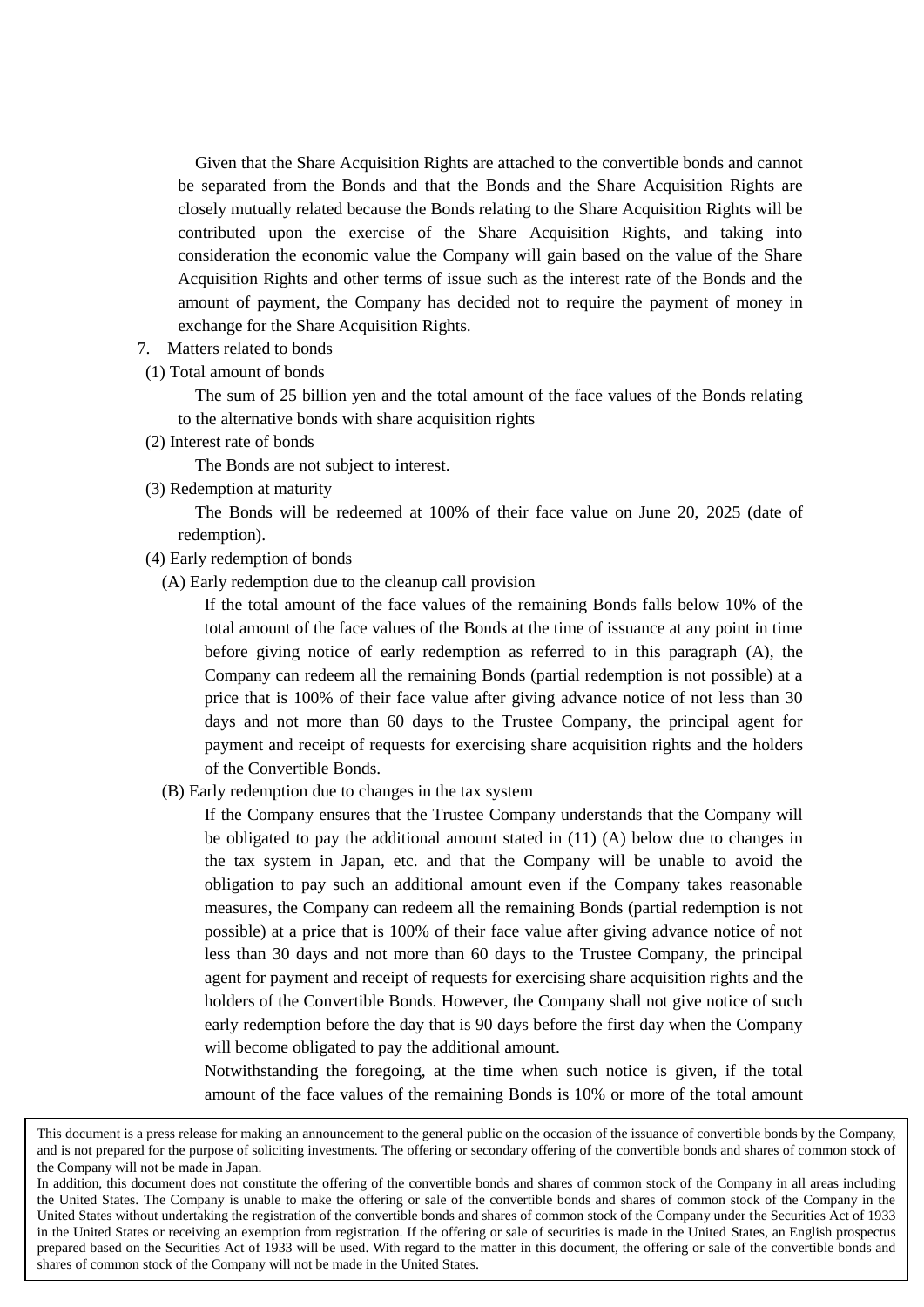of the face values of the Bonds at the time of issuance, a holder of the Convertible Bonds has the right to choose not to receive the early redemption of the Bonds held by the holder of the Convertible Bonds by giving notice to the Company at least 20 days before the redemption date. In this case, the Company shall not be obligated to pay the additional amount stated in (11) (A) below with respect to payments related to the Bonds after the redemption date, and payments related to the Bonds after the redemption date will be made after withholding or deducting the taxes and public dues stated in (11) (A) below.

## (C) Early redemption due to organizational restructure, etc.

Even though an organizational restructure, etc. has occurred, (a) If the measures stated in 6(8) (A) above cannot be undertaken or (b) if the Company has delivered certification to the effect that the Company does not expect that the successor company, etc. will be a listed company in Japan on the effective date of the organizational restructure, etc., whatever the reason may be, to the Trustee Company, the Company shall redeem all the remaining Bonds early (partial redemption is not possible) at the redemption amount mentioned below on the redemption date designated by prior notice of not less than 14 business days in Tokyo (such a redemption date shall be before the effective date of the organizational restructure, etc., in principle) by giving the said prior notice to the Trustee Company, the principal agent for payment and receipt of requests for exercising share acquisition rights and the holders of the Convertible Bonds.

The redemption amount that will be applied to the redemption above shall be calculated in a certain way according to the redemption date and the parity of the Convertible Bonds, so that the redemption amount will be an amount that reflects the value of the Convertible Bonds at the time of the redemption that takes into account the interest rate at the time of determining the conversion price stated in 6(4) (B) above, the share price and the volatility of the Company's common shares, and other market conditions. The minimum amount of the redemption amount calculated in this way shall be 100% of the face value of the Bonds, and the maximum amount shall be 170% of the face value of the Bonds (however, if the redemption date is between June 7, 2025 and June 19, 2025, the redemption amount shall be 100% of the face value of the Bonds). The details of this will be determined by the President & COO of the Company at the same time as the determination of the conversion price stated in 6(4) (B) above based on the delegation of powers by the Company's Board of Directors.

The "organizational restructure, etc." means (i) a merger between the Company and some other company (including a consolidation-type merger and an absorption-type merger but excluding cases where the Company is a surviving company; the same applies below), (ii) the transfer of assets (sale or transfer of all or substantively all of the assets of the Company to some other company, and this is limited to the case in which the Company's obligations based on the Convertible Bonds will be transferred to the other party according to the conditions thereof), (iii) a company split (including

This document is a press release for making an announcement to the general public on the occasion of the issuance of convertible bonds by the Company, and is not prepared for the purpose of soliciting investments. The offering or secondary offering of the convertible bonds and shares of common stock of the Company will not be made in Japan.

In addition, this document does not constitute the offering of the convertible bonds and shares of common stock of the Company in all areas including the United States. The Company is unable to make the offering or sale of the convertible bonds and shares of common stock of the Company in the United States without undertaking the registration of the convertible bonds and shares of common stock of the Company under the Securities Act of 1933 in the United States or receiving an exemption from registration. If the offering or sale of securities is made in the United States, an English prospectus prepared based on the Securities Act of 1933 will be used. With regard to the matter in this document, the offering or sale of the convertible bonds and shares of common stock of the Company will not be made in the United States.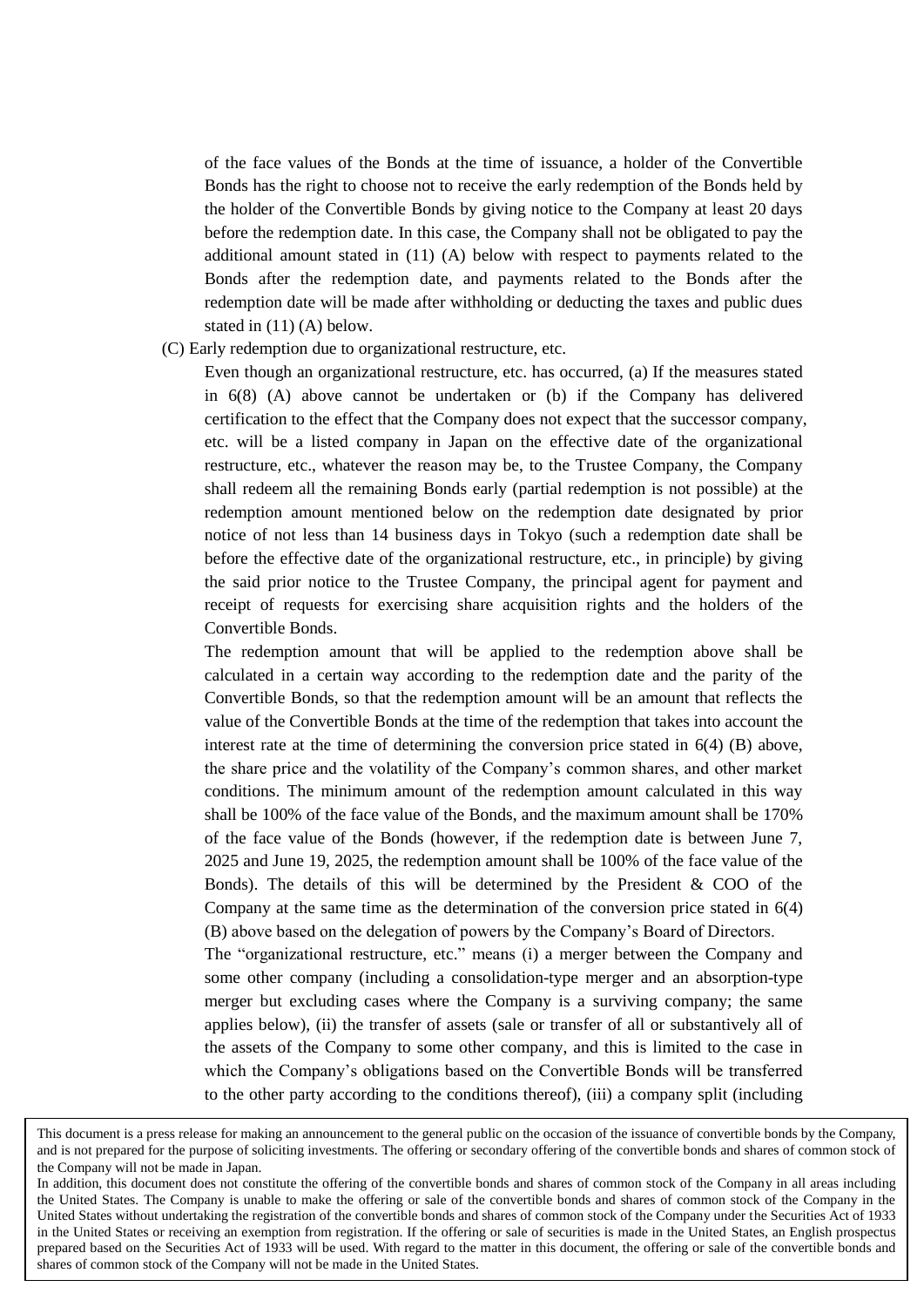an incorporation-type company split and an absorption-type company split but limited to the case where the Company's obligations based on the Convertible Bonds will be transferred to a split company), (iv) share exchange or share transfer (limited to the case where the Company will be a wholly owned subsidiary of some other company; the same applies below) or (v) other company reorganizational procedures under Japanese law by which the Company's obligations based on the Bonds or the Share Acquisition Rights will be underwritten by some other company. All of these organizational restructures will be approved by the adoption of the resolution of a general meeting of shareholders of the Company (or a meeting of the Board of Directors if the resolution of the general meeting of shareholder is not necessary).

(D) Early redemption due to delisting, etc.

If (i) a person other than the Company (hereinafter the "Tender Offeror") conducts a tender offer for the Company's common shares according to the Financial Instruments and Exchange Act, (ii) the Company expresses an opinion to agree with the tender offer according to the Financial Instruments and Exchange Act, (iii) the Company or the Tender Offeror publishes or accepts the possibility that the Company's common shares may be delisted as a result of the acquisition of the Company's common shares due to the tender offer in a tender offer statement, etc. (however, excluding the case where the Company or the Tender Offeror makes a public announcement to the effect that it will make its best efforts to ensure that the Company will continue to be a listed company in Japan, even after the acquisition), and (iv) the Tender Offeror has acquired the Company's common shares through the tender offer, the Company shall redeem all the remaining Bonds early (partial redemption is not possible) at a redemption amount calculated by a method equivalent to the one in the case stated in (C) above (the minimum amount shall be 100% of the face value of the Bonds, and the maximum amount shall be 170% of the face value of the Bonds; however, if the redemption date is between June 7, 2025 and June 19, 2025, the redemption amount shall be 100% of the face value of the Bonds) on the redemption date designated in a notice (such a redemption date shall be any day between the 14th business day and the 30th business day in Tokyo from the date of the notice) after giving notice to the Trustee Company, the principal agent for payment and receipt of requests for exercising share acquisition rights and the holders of the Convertible Bonds as soon as practically possible (however, within 14 days from the date of acquisition of the Company's common shares by the tender offer).

Notwithstanding the foregoing, if the Company or the Tender Offeror makes a public announcement to the effect that it plans to conduct an organizational restructure, etc. or plans to give rise the Squeeze-out event (to be defined in (E) below) after the date of acquisition of the Company's common shares by a tender offer in a tender offer statement, etc., the Company's redemption obligation as stated in this paragraph (D) shall not apply. However, if such an organizational restructure, etc. or a Squeeze-out event does not arise within 60 days after the date of acquisition, the Company shall

This document is a press release for making an announcement to the general public on the occasion of the issuance of convertible bonds by the Company, and is not prepared for the purpose of soliciting investments. The offering or secondary offering of the convertible bonds and shares of common stock of the Company will not be made in Japan.

In addition, this document does not constitute the offering of the convertible bonds and shares of common stock of the Company in all areas including the United States. The Company is unable to make the offering or sale of the convertible bonds and shares of common stock of the Company in the United States without undertaking the registration of the convertible bonds and shares of common stock of the Company under the Securities Act of 1933 in the United States or receiving an exemption from registration. If the offering or sale of securities is made in the United States, an English prospectus prepared based on the Securities Act of 1933 will be used. With regard to the matter in this document, the offering or sale of the convertible bonds and shares of common stock of the Company will not be made in the United States.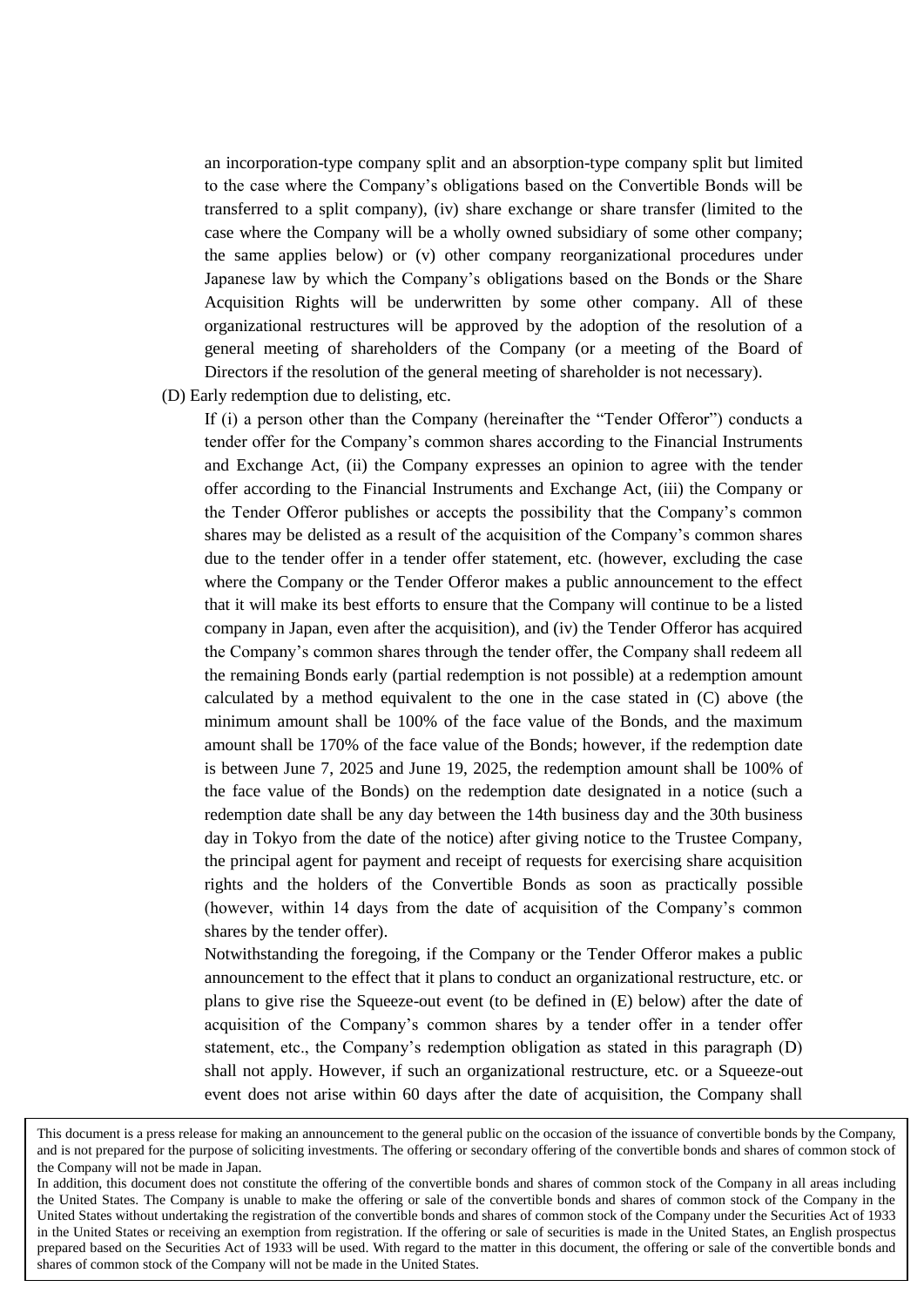redeem all the remaining Bonds early (partial redemption is not possible) at the redemption amount above on the redemption date designated in a notice (such a redemption date shall be any day between the 14th business day and the 30th business day in Tokyo from the date of the notice) after giving notice to the Trustee Company, the principal agent for payment and receipt of requests for exercising share acquisition rights and the holders of the Convertible Bonds as soon as practically possible (however, within 14 days from the final day of the said 60 days).

If the Company comes to undertake the redemption obligation stated in this paragraph (D) and the redemption obligation stated in (C) above or (E) below, the procedures in (C) above or (E) below shall apply.

(E) Early redemption due to squeeze-out

If a resolution to the effect that the Company will acquire all its common shares after making a revision to its Articles of Incorporation that will make its common shares subject to class-wide call is passed at a general meeting of shareholders of the Company, if a resolution to the effect that request to sell the shares made by a special controlling shareholder to other shareholders of the Company will be approved is passed at a meeting of the Company's Board of Directors, or if a resolution to the effect that the consolidation of the Company's common shares associated with the delisting will be approved is passed at a general meeting of shareholders (hereinafter collectively referred to as the "Squeeze-Out event"), the Company shall redeem all the remaining Bonds early (partial redemption is not possible) at a redemption amount calculated using a method equivalent to the one in the case stated in (C) above (the minimum amount shall be 100% of the face value of the Bonds, and the maximum amount shall be 170% of the face value of the Bonds; however, if the redemption date is between June 7, 2025 and June 19, 2025, the redemption amount shall be 100% of the face value of the Bonds) on the redemption date designated by a notice (such a redemption date shall be before the effective date of the Squeeze-Out event and any day between the 14th business day and the 30th business day in Tokyo from the date of the notice; however, if the effective date is before the day that is the 14th business day in Tokyo from the date of the notice, such a redemption date shall be brought forward to a day before the effective date) after giving notice to the Trustee Company, the principal agent for payment and receipt of requests for exercising share acquisition rights and the holders of the Convertible Bonds as soon as practically possible (however, within 14 days from the date of occurrence of the Squeeze Out event).

(F) If the Company gives notice of early redemption based on any of (A) through (E) above, the Company will be unable to give notice of early redemption for any other reasons after that.

In addition, if the obligation of the Company to give notice of early redemption based on  $(C)$  or  $(E)$  above or if any cause stated in  $(D)$  (i) through (iv) above has occurred, the Company will be unable to give notice of early redemption based on (A) or (B) above after that.

This document is a press release for making an announcement to the general public on the occasion of the issuance of convertible bonds by the Company, and is not prepared for the purpose of soliciting investments. The offering or secondary offering of the convertible bonds and shares of common stock of the Company will not be made in Japan.

In addition, this document does not constitute the offering of the convertible bonds and shares of common stock of the Company in all areas including the United States. The Company is unable to make the offering or sale of the convertible bonds and shares of common stock of the Company in the United States without undertaking the registration of the convertible bonds and shares of common stock of the Company under the Securities Act of 1933 in the United States or receiving an exemption from registration. If the offering or sale of securities is made in the United States, an English prospectus prepared based on the Securities Act of 1933 will be used. With regard to the matter in this document, the offering or sale of the convertible bonds and shares of common stock of the Company will not be made in the United States.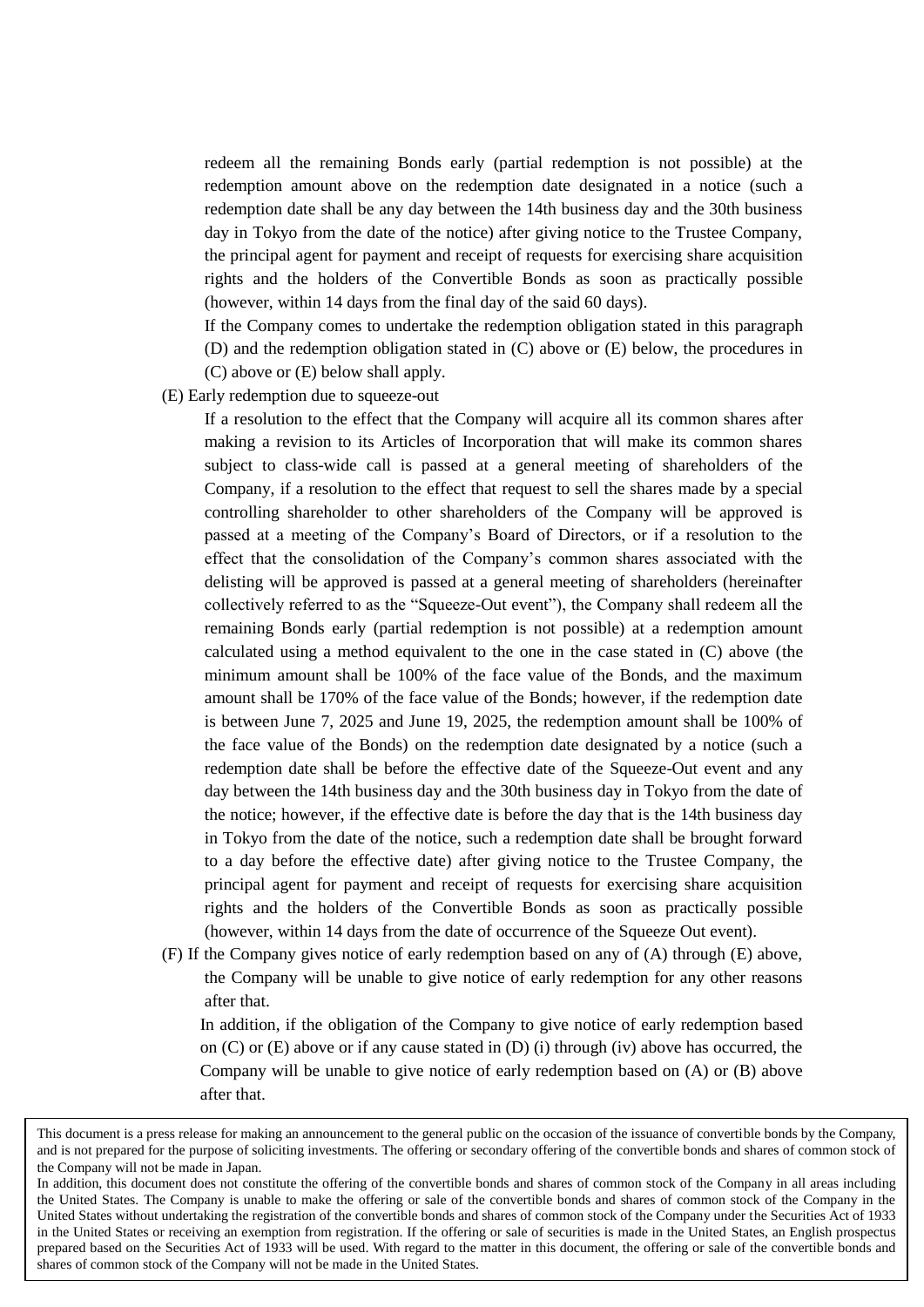#### (5) Retirement by purchase

The Company can purchase the Convertible Bonds as required on the open market or by any other means and hold or resell them or retire the Bonds relating to the Convertible Bonds. In addition, a subsidiary of the Company can purchase the Convertible Bonds as required on the open market or by any other means and hold or resell them or deliver them to the Company to retire the Bonds relating to the Convertible Bonds.

(6) Forfeiture of the benefit of time

If the non-performance of or non-compliance with the Trust Deed or any rule of the Bonds or a certain cause that is stipulated in the terms and conditions of the Convertible Bonds has occurred, and when the Trustee Company gives notice of the forfeiture of the benefit of time of the Bonds to the Company according to the provisions of the terms and conditions of the Convertible Bonds, the Company shall forfeit the benefit of time of the Bonds and immediately redeem all the remaining Bonds by adding accrued interest (if any) to the face value of the remaining Bonds.

(7) Face of the convertible bonds

For the Convertible Bonds, registered bond certificates with share acquisition rights under British law (hereinafter "Convertible Bond Certificates") shall be issued, and a demand for changing the Convertible Bond Certificates to bearer bond certificates cannot be made.

(8) Agent for payment and receipt of requests for exercising share acquisition rights relating to the convertible bonds

Mizuho Trust & Banking (Luxembourg) S.A. (principal agent for payment and receipt of requests for exercising share acquisition rights)

(9) Register administrator for the convertible bonds

Mizuho Trust & Banking (Luxembourg) S.A.

(10) Security or guarantee of bonds

The Bonds will be issued without security or guarantee.

- (11) Special provisions
	- (A) Additional payment

If it is necessary from a legal standpoint to withhold or deduct current and future taxes and public dues that will be imposed by the Japanese government or other sovereigns of taxation in Japan with respect to payments related to the Bonds, the Company will pay the holders of the Convertible Bonds an additional amount as necessary to equalize the amount of payment after the withholding or deduction with the amount that would be paid if the withholding or the deduction did not occur, except for certain cases.

(B) Restrictions on the establishment of security

As long as the Convertible Bonds remain, the Company or its main subsidiaries (to be defined in the terms and conditions of the Convertible Bonds) will neither establish nor keep alive any mortgage, pledge or security interest on all or part of the current or future properties or assets of the Company or its main subsidiaries for the sake of the holders of foreign bonds (to be defined below) with the intention of securing (A)

This document is a press release for making an announcement to the general public on the occasion of the issuance of convertible bonds by the Company, and is not prepared for the purpose of soliciting investments. The offering or secondary offering of the convertible bonds and shares of common stock of the Company will not be made in Japan.

In addition, this document does not constitute the offering of the convertible bonds and shares of common stock of the Company in all areas including the United States. The Company is unable to make the offering or sale of the convertible bonds and shares of common stock of the Company in the United States without undertaking the registration of the convertible bonds and shares of common stock of the Company under the Securities Act of 1933 in the United States or receiving an exemption from registration. If the offering or sale of securities is made in the United States, an English prospectus prepared based on the Securities Act of 1933 will be used. With regard to the matter in this document, the offering or sale of the convertible bonds and shares of common stock of the Company will not be made in the United States.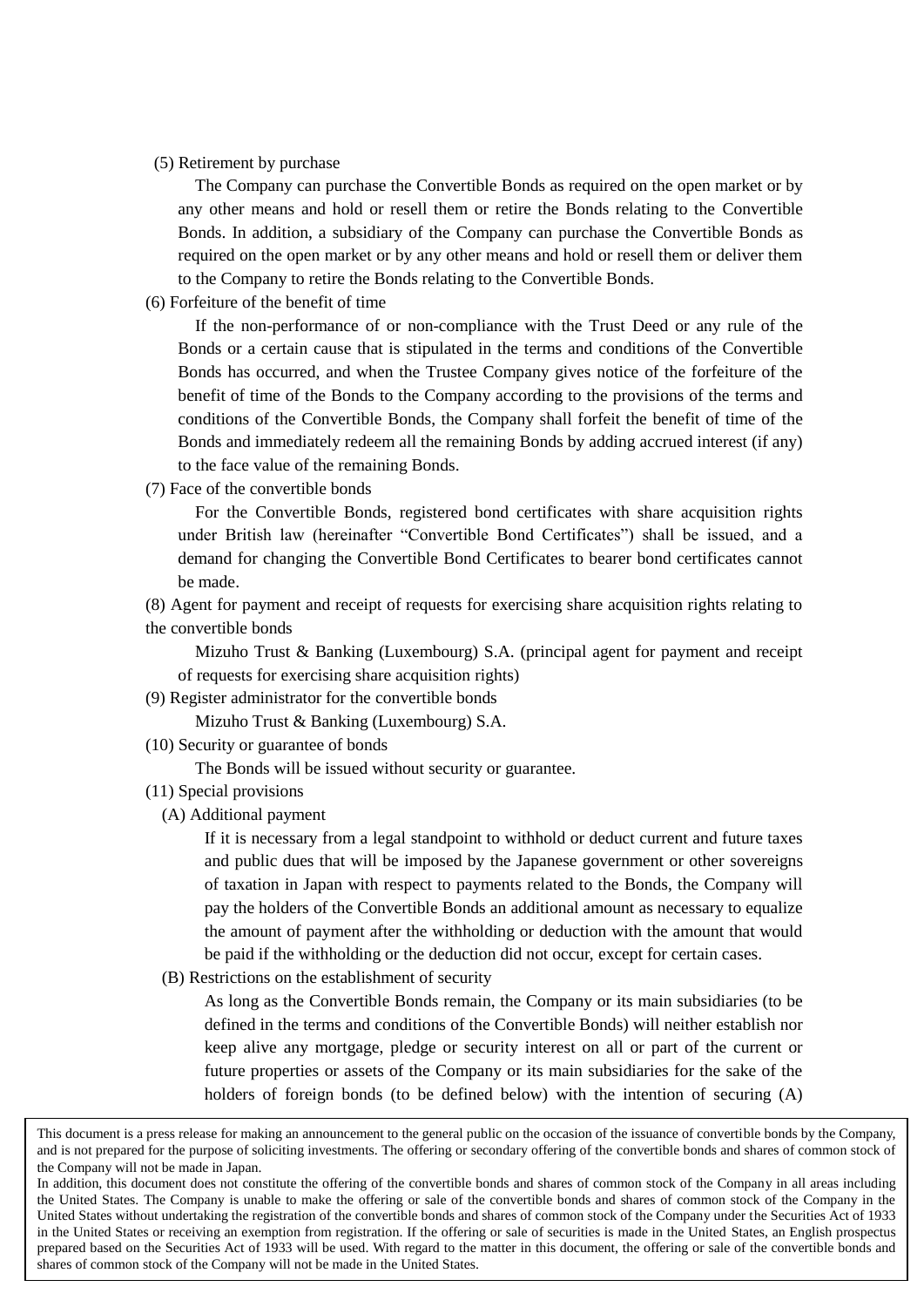payments related to foreign bonds, (B) payments related to foreign bonds based on guarantees or (C) payments related to foreign bonds based on compensation or other similar obligations. However, this does not apply (a) when the same security as that established on such foreign bonds, guarantees, compensation or other similar obligations is established on the Convertible Bonds in advance or at the same time in the form according to which the Trustee Company is satisfied or it is approved by a special resolution at the meeting of holders of the Convertible Bonds, or (b) when any other security or guarantee is established on the Convertible Bonds in advance or at the same time in the form where it is decided by the Trustee Company at its complete discretion that another security or guarantee is not markedly detrimental to the holders of the Convertible Bonds or in the form where it is approved by a special resolution at the meeting of holders of the Convertible Bonds.

In this paragraph, the "foreign bonds" mean corporate bonds, debentures, notes and other similar securities with maturity of more than one year (i) which make payments in foreign currency, to which the right to receive payments in foreign currency is granted or the majority of whose face value is initially offered outside Japan in yen by the Company or its main subsidiaries or with the approval of the Company or its main subsidiaries and (ii) which are or plan to be listed or usually traded and whose prices are formed in a stock exchange, the over-the-counter market or other similar markets outside Japan.

8. Listed exchange

The Convertible Bonds will be listed on the Singapore Exchange Securities Trading Limited.

9. Acquired rating

There is no plan to acquire a credit rating for the Convertible Bonds.

10. Other

The Company will not conduct stabilizing transactions for its common shares.

This document is a press release for making an announcement to the general public on the occasion of the issuance of convertible bonds by the Company, and is not prepared for the purpose of soliciting investments. The offering or secondary offering of the convertible bonds and shares of common stock of the Company will not be made in Japan.

In addition, this document does not constitute the offering of the convertible bonds and shares of common stock of the Company in all areas including the United States. The Company is unable to make the offering or sale of the convertible bonds and shares of common stock of the Company in the United States without undertaking the registration of the convertible bonds and shares of common stock of the Company under the Securities Act of 1933 in the United States or receiving an exemption from registration. If the offering or sale of securities is made in the United States, an English prospectus prepared based on the Securities Act of 1933 will be used. With regard to the matter in this document, the offering or sale of the convertible bonds and shares of common stock of the Company will not be made in the United States.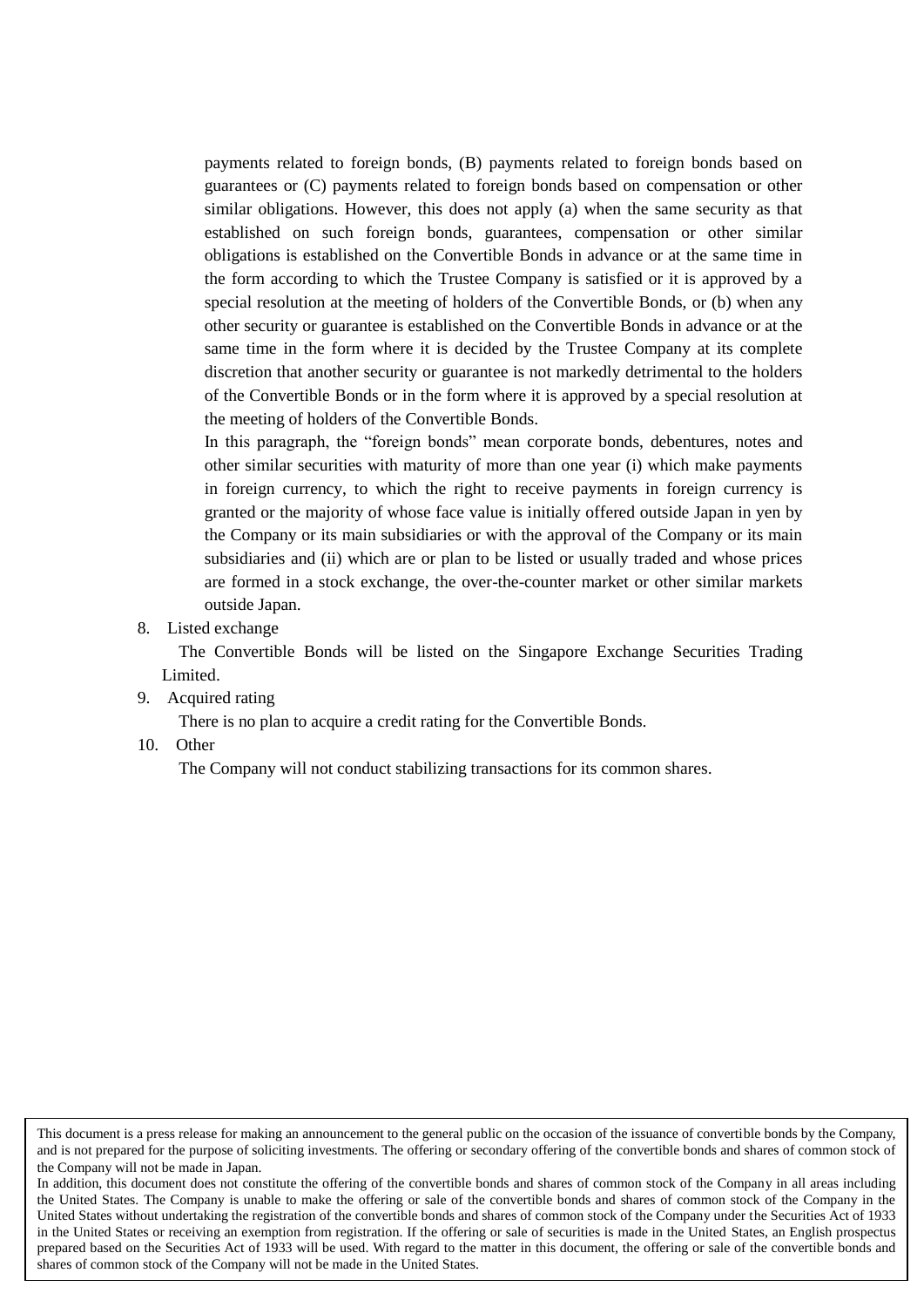(Reference)

1. Use of proceeds

(1) Use of funds raised this time

We will use the proceeds from the issuance of the Convertible Bonds as follows. We will use:

- ① Approximately 6 billion yen by the end of March 2020 as capital investment funds to prepare for the future expansion of operations, rationalize production and update equipment in Japan and overseas,
- ② Approximately 2 billion yen by the end of March 2019 as capital investment funds at the Group's Kobe Konan Mill for the purpose of increasing production capacity in the flour milling business and the food business,
- ③ Approximately 4 billion yen by the end of March 2020 as capital investment funds in the redevelopment project in the Shinjuku South Exit Project in Sendagaya 5-chome,
- ④ Approximately 6 billion yen by the end of March 2019 as capital investment funds to construct a new plant for the production of ready-to-eat noodles to be operated by a company within the Group for the purpose of increasing production capacity in the ready-made meal business, and
- ⑤ Approximately 7 billion yen by the end of March 2019 as funds for acquiring our own shares for the purpose of enhancing shareholder returns and improving capital efficiency.

With respect to the acquisition of our own shares, we have resolved on June 6, 2018 to set an acquisition limit of our own shares with a limit of a total acquisition price of 7 billion yen and an acquisition period from June 7, 2018 to March 31, 2019 at the same time as the resolution to issue the Convertible Bonds.

If we acquire our own shares before the payment date of the Convertible Bonds, we will appropriate some of the proceeds from the issuance of the Convertible Bonds for the repayment of borrowings we have received to acquire our own shares. In addition, because we will acquire our own shares, taking the market environment, etc. into consideration, the total acquisition amount may not reach the amount stated in ⑤ above. In that case, we will appropriate some of the proceeds for working capital, including capital investment funds.

(2) Changes in the use of funds raised the previous time

Not applicable

(3) Outlook for the impact on financial results

There is no change in our financial results forecasts for the current fiscal year.

- 2. Profit distribution to shareholders, etc.
	- (1) Basic policy on profit distribution

The basic policy of the Company is to maintain stable and sustainable dividends in consideration of internal reserves, taking into account the strengthening of corporate

This document is a press release for making an announcement to the general public on the occasion of the issuance of convertible bonds by the Company, and is not prepared for the purpose of soliciting investments. The offering or secondary offering of the convertible bonds and shares of common stock of the Company will not be made in Japan.

In addition, this document does not constitute the offering of the convertible bonds and shares of common stock of the Company in all areas including the United States. The Company is unable to make the offering or sale of the convertible bonds and shares of common stock of the Company in the United States without undertaking the registration of the convertible bonds and shares of common stock of the Company under the Securities Act of 1933 in the United States or receiving an exemption from registration. If the offering or sale of securities is made in the United States, an English prospectus prepared based on the Securities Act of 1933 will be used. With regard to the matter in this document, the offering or sale of the convertible bonds and shares of common stock of the Company will not be made in the United States.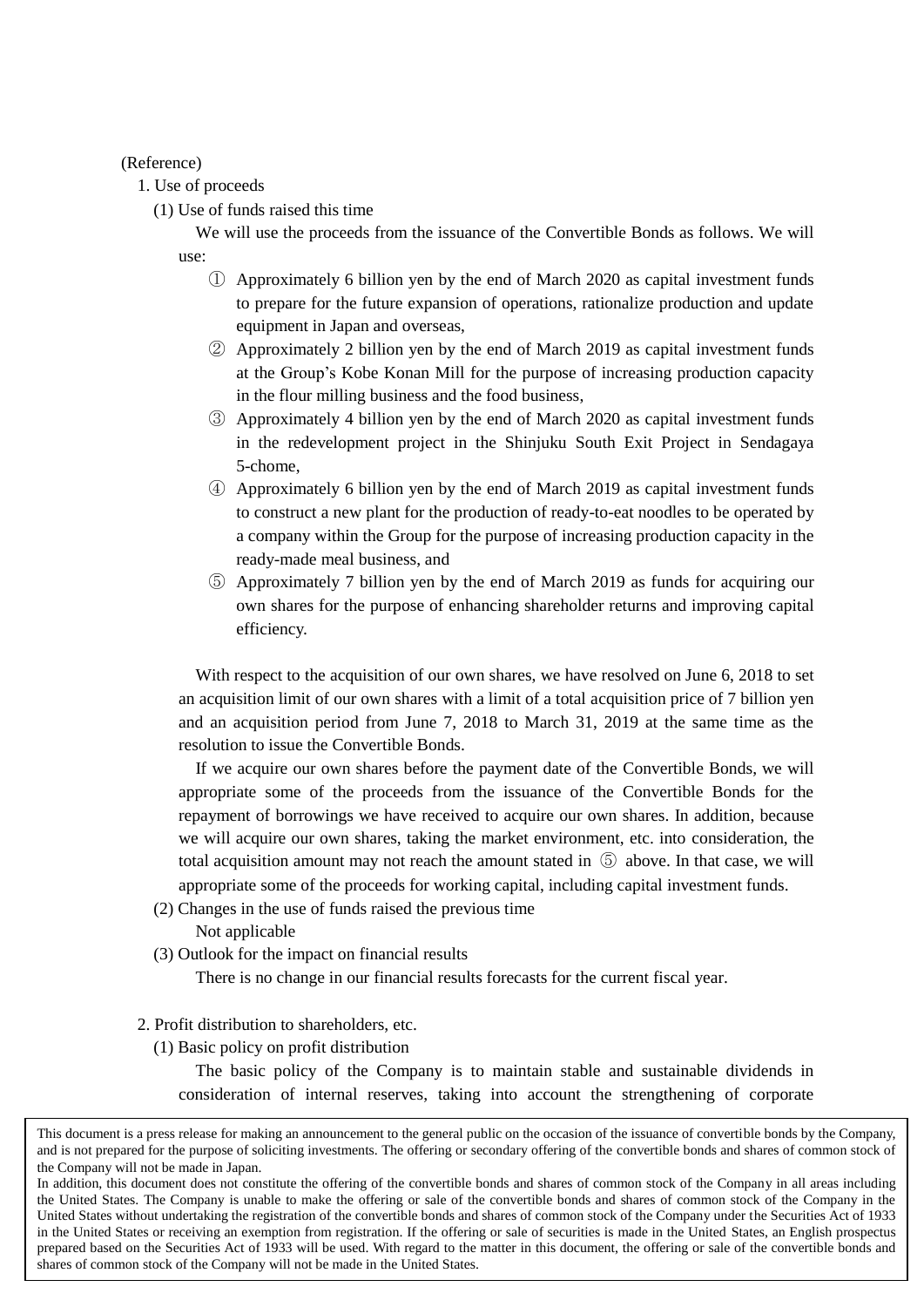structure and future business development. However, the Company also regards profit distribution to shareholders as one of its important management goals.

(2) Approach when determining dividends

The Company's basic policy is to pay dividends of surplus twice a year in the form of interim dividends and year-end dividends, and the decision-making body of dividends of surplus is a general meeting of shareholders for the year-end dividends and the Board of Directors for the interim dividends.

(3) Use of internal reserves

Internal reserves will be appropriated for funds for future business development such as capital investments, research and development and the strengthening of the business base.

(4) Status of dividends in the past three fiscal years, etc.

|                               | FY2016/3                                       | FY2017/3   | FY2018/3              |
|-------------------------------|------------------------------------------------|------------|-----------------------|
| Consolidated profit per share | 100.99 yen                                     | 111.40 yen | 95.34 yen             |
| Annual dividends per share    | $28.00$ yen<br>30.00 yen                       |            | 30.00 yen             |
| (Interim dividends per share) | $(12.00 \text{ yen})$<br>$(14.00 \text{ yen})$ |            | $(15.00 \text{ yen})$ |
| Consolidated payout ratio     | 27.7%                                          | 26.9%      | 31.5%                 |
| <b>Consolidated ROE</b>       | 6.2%                                           | 6.5%       | 5.2%                  |
| Consolidated dividends on     | 1.7%                                           | 1.8%       | 1.6%                  |
| net assets                    |                                                |            |                       |

(Notes) 1. Because the Company conducted the consolidation of common shares at a rate of one share for every two shares on October 1, 2016, consolidated profit per share, annual dividends per share and interim dividends per share are calculated on the assumption that the consolidation of common shares was conducted at the beginning of the fiscal year ended March 31, 2016.

- 2. Consolidated profit per share is calculated based on the average number of shares during the period.
- 3. Consolidated payout ratio is the value obtained by dividing annual dividends per share by consolidated profit per share.
- 4. Consolidated ROE is the value obtained by dividing profit attributable to owners of parent by the total consolidated net assets after deducting share acquisition rights and non-controlling interests (average between the beginning and the ending net assets).
- 5. Consolidated dividends on net assets is the value obtained by dividing annual dividends per share by consolidated net assets per share (average between the beginning and the ending net assets). For consolidated net assets per share, the value calculated on the assumption that the consolidation of shares stated in Note 1 was conducted at the beginning of the fiscal year ended March 31, 2016 is used.
- 6. The values for the fiscal year ended March 31, 2018 are not audited by an audit corporation under the provisions in Article 193-2, Paragraph 1 of the Financial

This document is a press release for making an announcement to the general public on the occasion of the issuance of convertible bonds by the Company, and is not prepared for the purpose of soliciting investments. The offering or secondary offering of the convertible bonds and shares of common stock of the Company will not be made in Japan.

In addition, this document does not constitute the offering of the convertible bonds and shares of common stock of the Company in all areas including the United States. The Company is unable to make the offering or sale of the convertible bonds and shares of common stock of the Company in the United States without undertaking the registration of the convertible bonds and shares of common stock of the Company under the Securities Act of 1933 in the United States or receiving an exemption from registration. If the offering or sale of securities is made in the United States, an English prospectus prepared based on the Securities Act of 1933 will be used. With regard to the matter in this document, the offering or sale of the convertible bonds and shares of common stock of the Company will not be made in the United States.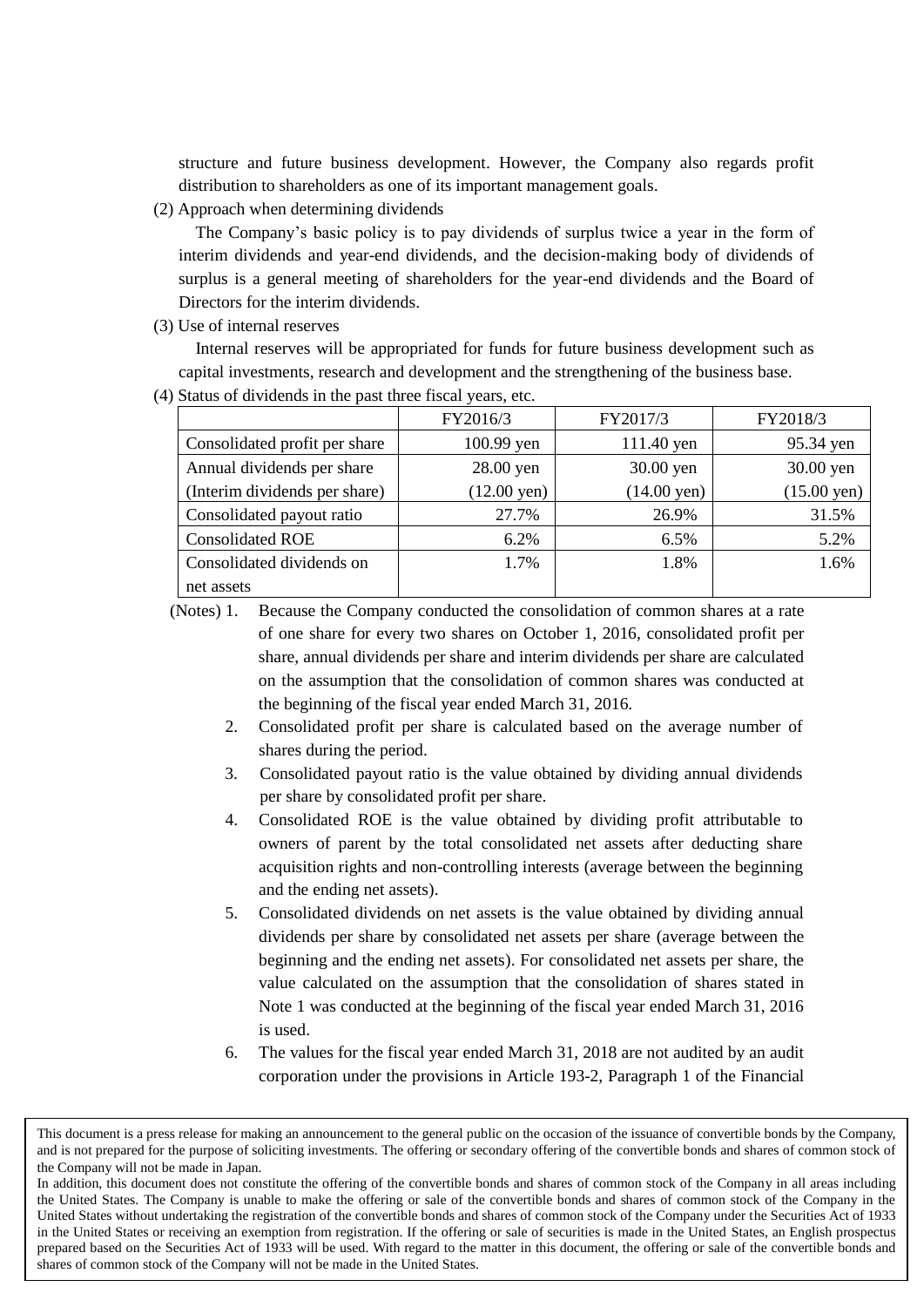Instruments and Exchange Act. Annual dividends per share are subject to the approval of year-end dividends at the 194th ordinary general meeting of shareholders to be held on June 28, 2018.

## 3. Others

- (1) Designation of the recipient of profit distribution
	- Not applicable
- (2) Information on dilution due to dilutive shares, etc.

The calculation is not made because the conversion price has not yet been determined. We will make an announcement after the conversion price has been fixed.

- (3) Status of equity financing conducted for the past three years, etc.
	- ① Status of equity financing

Not applicable

|  |  | 2 Changes in the share price in the past three fiscal years and the latest share price, etc. |
|--|--|----------------------------------------------------------------------------------------------|
|  |  |                                                                                              |

|                    | FY2016/3    | FY2017/3    | FY2018/3    | FY2019/3    |
|--------------------|-------------|-------------|-------------|-------------|
| Opening price      | 1,182 yen   | 1,832 yen   | 1,658 yen   | $1,670$ yen |
| High               | 1,940 yen   | 1,832 yen   | 1,863 yen   | 1,887 yen   |
| Low                | $1,162$ yen | 1,422 yen   | 1,532 yen   | 1,619 yen   |
| Closing price      | 1,850 yen   | 1,644 yen   | 1,649 yen   | 1,886 yen   |
| PER (consolidated) | 18.32 times | 14.76 times | 17.30 times |             |

(Notes) 1. The share price is the one on the First Section of Tokyo Stock Exchange, Inc.

- 2. Because the Company conducted the consolidation of common shares at a rate of one share for every two shares on October 1, 2016, the share prices in and before the fiscal year ended March 31, 2017 are adjusted retroactively for the impact of the consolidation of shares.
- 3. The share price in the fiscal year ending March 31, 2019 is the one as of June 5, 2018.
- 4. PER (consolidated) is the value obtained by dividing the share price (closing price) at the end of the fiscal year by the consolidated profit per share for the fiscal year (PER for the fiscal year ended March 31, 2018 is not audited by an audit corporation under the provisions in Article 193-2, Paragraph 1 of the Financial Instruments and Exchange Act). PER for the fiscal year ending March 31, 2019 is not stated because it has not yet been fixed.

#### (4) Lock-up

The Company has arrived at an agreement to the effect that the Company will not issue its common shares, will not issue securities that will be converted to or exchanged for its common shares, or will not issue securities to which the right to receive its common shares is granted during the period from the date of the conclusion of the subscription agreement relating to the Convertible Bonds to the day when 180 days have passed after the date of payment without the prior written consent of Nomura International plc, which represents the

This document is a press release for making an announcement to the general public on the occasion of the issuance of convertible bonds by the Company, and is not prepared for the purpose of soliciting investments. The offering or secondary offering of the convertible bonds and shares of common stock of the Company will not be made in Japan.

In addition, this document does not constitute the offering of the convertible bonds and shares of common stock of the Company in all areas including the United States. The Company is unable to make the offering or sale of the convertible bonds and shares of common stock of the Company in the United States without undertaking the registration of the convertible bonds and shares of common stock of the Company under the Securities Act of 1933 in the United States or receiving an exemption from registration. If the offering or sale of securities is made in the United States, an English prospectus prepared based on the Securities Act of 1933 will be used. With regard to the matter in this document, the offering or sale of the convertible bonds and shares of common stock of the Company will not be made in the United States.